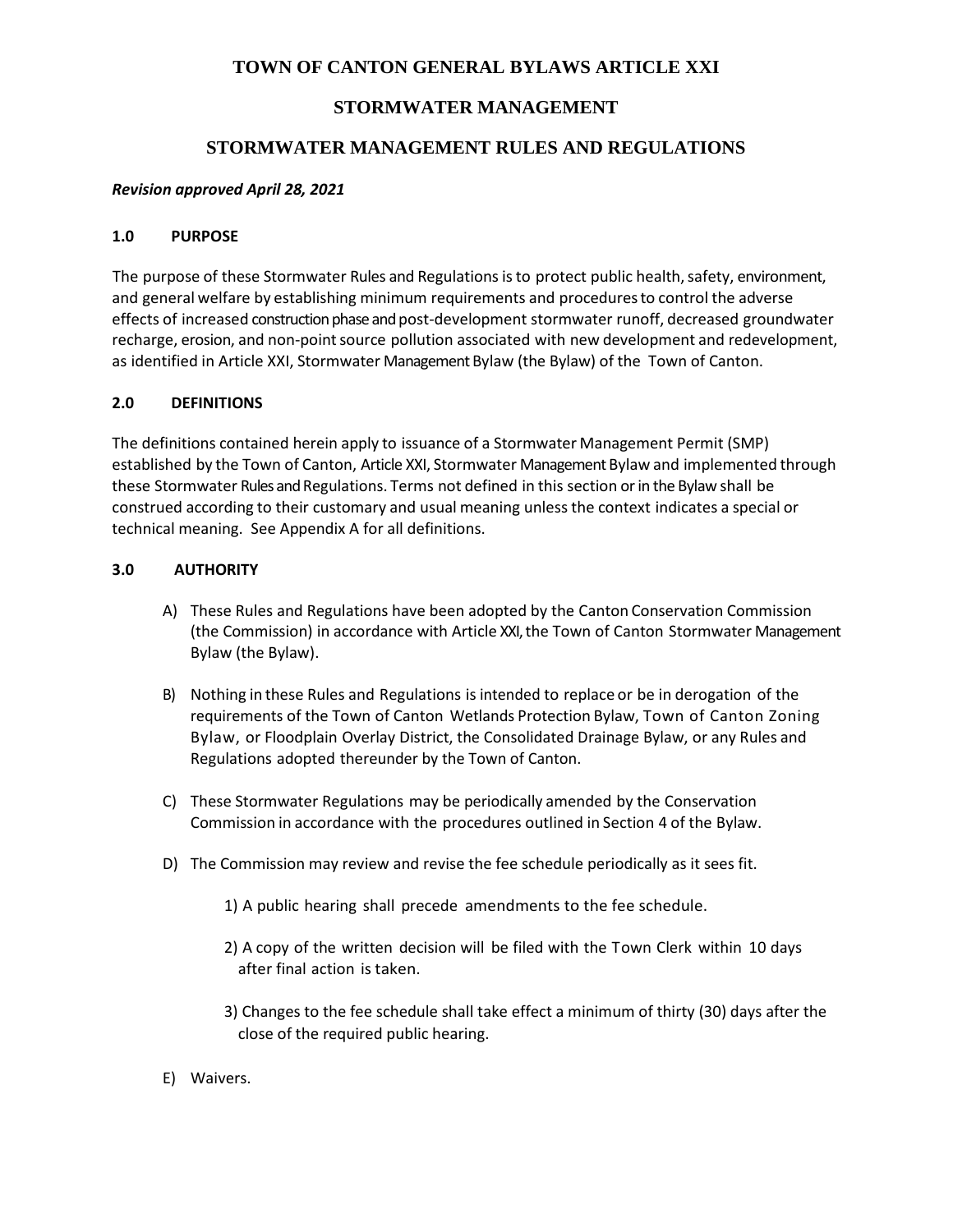The Commission may waive strict compliance with any requirement of the Town of Canton Stormwater Rules and Regulations promulgated hereunder, where:

- 1. federal, state and local statutes and/or regulations allow such action,
- 2. it is in the public interest, and
- 3. it is not inconsistent with the purpose and intent of the Town of Canton Stormwater Management Bylaw.
	- a) Any applicant may submit a written request to be granted such a waiver. Such a request shall be accompanied by an explanation or documentation supporting the waiver request and demonstrating that strict application of the Rules and Regulations does not further the purposes or objectives of these Rules and Regulations.
	- b) All waiver requests shall be acted on within *30 calendar days* and the Commission will provide written findings.
	- c) If, in the Commission's opinion, additional time or information is required for review of a waiver request, the Commission may request an extension of the review period. In the event the applicant objects to an extension, or failsto provide requested information, the waiver request may be denied, "without prejudice" by the Commission.
- F) In case of inconsistency between the Stormwater Management Bylaw and these Rules and Regulations, the Bylaw shall Control.

### **4.0 APPLICABILITY**

These Stormwater Regulations apply to all activities in accordance with the applicable section of the Town of Canton Stormwater Bylaw and further described in these Rules and Regulations. No person shall commence any building, grading or other land disturbance activities without first meeting the requirements of the Stormwater Bylaw and obtaining a Stormwater Management Permit as required.

#### **5.0 STORMWATER MANAGEMENT PERMIT PROCEDURES AND REQUIREMENTS**

#### A) No Permit Required for:

- 1. Any activity that will disturb an area of land less than 20,000 square feet or less than 25% of a contiguous property, whichever is less, so long as the area being disturbed is not defined as a Hotspot under Section 2(B) in the Bylaw. This exception may not be applied for contiguous properties held in common ownership at the time of adoption of the Bylaw that may have been previously subdivided and/or are attributed to multiple separate owners.
- 2. Normal maintenance and improvement of land in agricultural use as defined by the Wetlands Protection Act Regulations 310 CMR 10.04.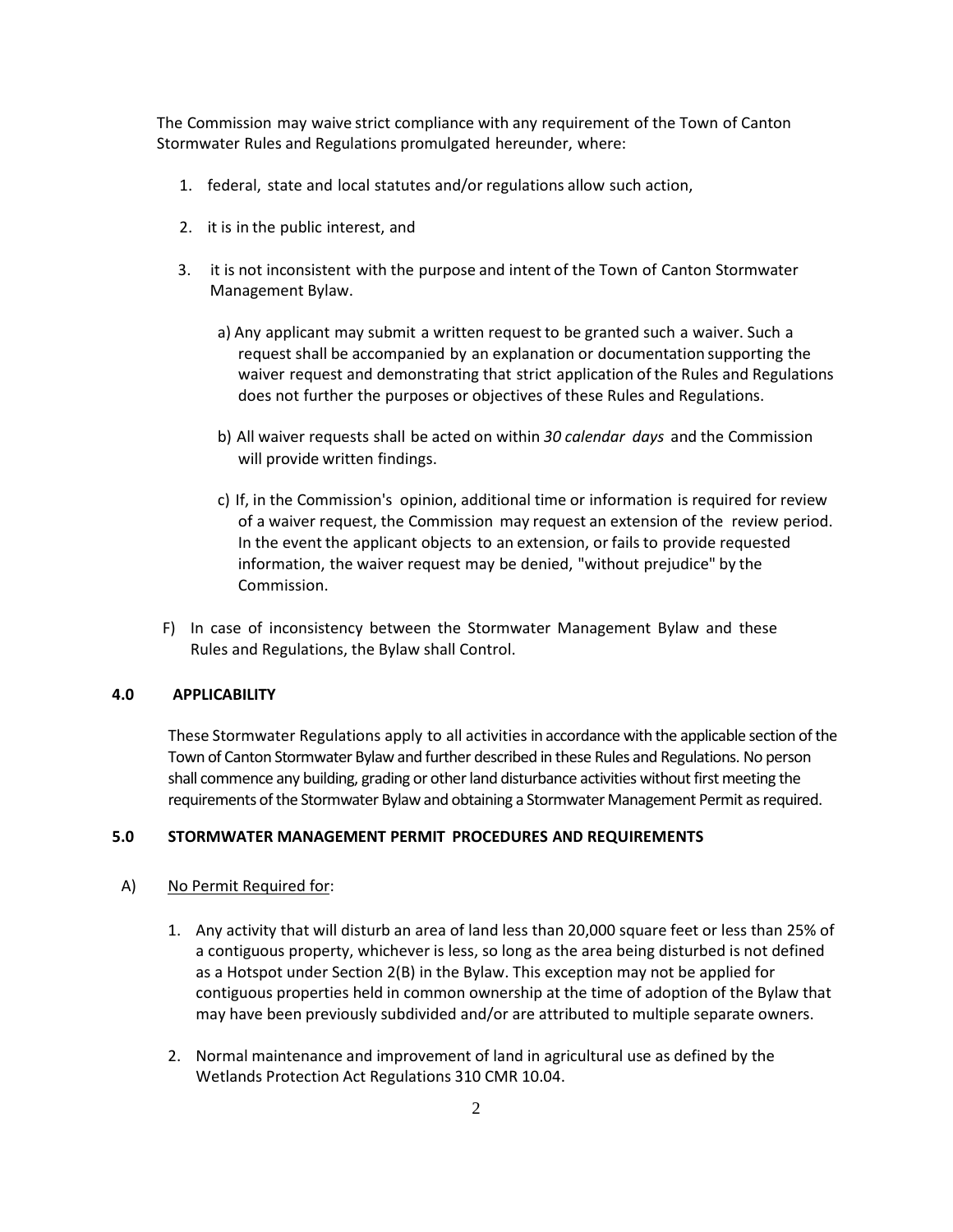- 3. Maintenance of existing landscaping, gardens or lawn areas associated with a single-family dwelling.
- 4. Repair or replacement of an existing roof of a single-family dwelling.
- 5. The construction of any fence that will not alter existing terrain or drainage patterns.
- 6. Construction or repair of utilities (gas, water, electric, telephone, etc.) other than drainage, which will not alter terrain, ground cover, or drainage patterns.
- 7. Emergency repairs to a stormwater management facility or practice that poses a threat to public health or safety, or as deemed necessary by the Conservation Commission.
- 8. Any work or projects for which all necessary approvals and permits have been issued before the effective date of these Rules and Regulations.

#### B) Permit Required:

- 1. Stormwater Management Permit issuance is required prior to any construction activity or land disturbance, including clearing, grading, excavation, or redevelopment that may result in the disturbance of 20,000 square feet or more of land area, except as noted in Section 5.0(A).
- 2. Filing Application
	- a. The applicant shall file with the Conservation Commission a completed application package for a Stormwater Management Permit (SMP). While the applicant is not required to be the property owner, the property owner must sign the application. The Commission or its Agent shall make a determination as to the completeness and adequacy of the materials submitted. No review shall take place until the application has been found to be complete.
	- b. The SMP Application package shall include the following:
		- 1) A completed Town of Canton Stormwater Application with original signatures of all owners. If submitting an electronic application and the applicant is not the property owner, then the applicant must submit a letter in hard copy format from the owner(s) authorizing the applicant to submit the application and complete the described work, if permitted, to the Commission. This letter must include all owner's names, address or addresses, and contact information, the project location's address including map and parcel number(s) of the property or properties subject to the application, and must have all original signatures.
		- 2) A list of abutters within three hundred (300) feet, certified by the Assessor's Office; as shown on the most recent applicable tax list. This list shall include owners of land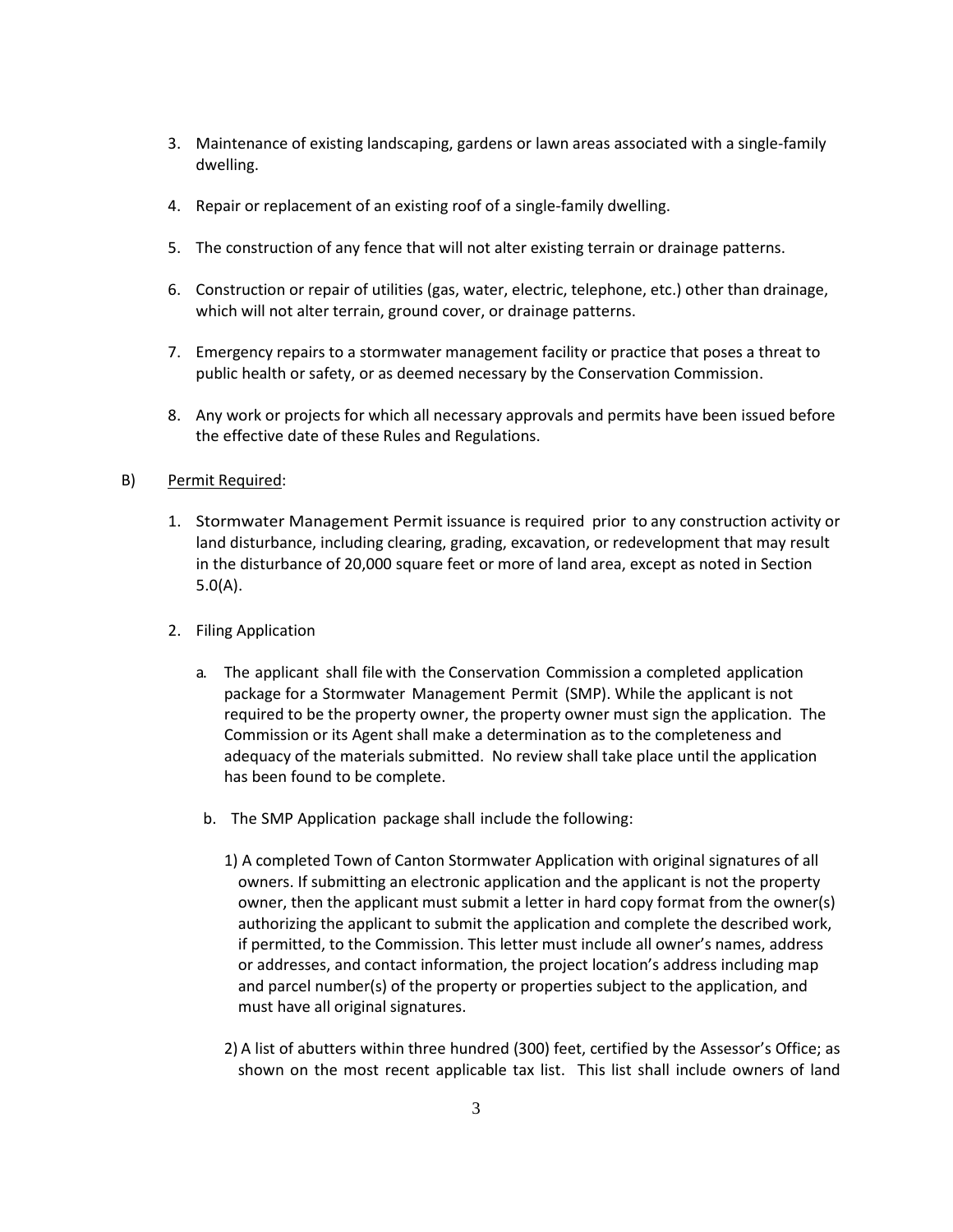directly opposite on any public or private street or way, and abutters to the abutters within three hundred (300) feet of the property line of the parcel, including any in another municipality or across a body of water.

- 3) Abutter notification letter. It is the responsibility of the applicant to notify all abutters shown on the Certified Abutters List that an application has been submitted to the Commission. Proof of notification, in the form of certified mail return receipts or certificates of mailing shall be required prior to the opening of the public hearing.
- 4) A Stormwater Management Site Plan (two (2) hard copies, one (1) electronic copy).
- 5) A project narrative/description.
- 6) An Operation and Maintenance Plan (see Section 8).
- 7) An Erosion and Sediment Control plan.
- 8) Payment of fees per the Canton Stormwater Fee Schedule.
- 9) A separate check for \$25 made payable to "Canton Citizen" for a legal notice ad.

# C) Entry

The filing of an application for a SMP grants the Commission or its designated Agent permission to enter the property in order to verify the information in the application and to inspect the site for compliance with the resulting permit.

# D) Fees

Each submission shall include an Application Fee established by the Commission to cover expenses connected with the review of the Stormwater Management Permit in accordance with the most recent Stormwater Fee Schedule. Should the Commission decide that a technical review is required, it is authorized to retain a Registered Professional Engineer or other professional consultant to review and advise the Commission on any or all aspects of the application. Applicants must pay review fees before the review process may begin.

# 1. Application Fees:

- a. Application fees are due at the time of application and are non-refundable.
- b. Application fees shall be calculated by the Commission in accordance with the latest Canton Stormwater Fee Schedule.
- c. These fees are in addition to any other local or state fees that may be charged under any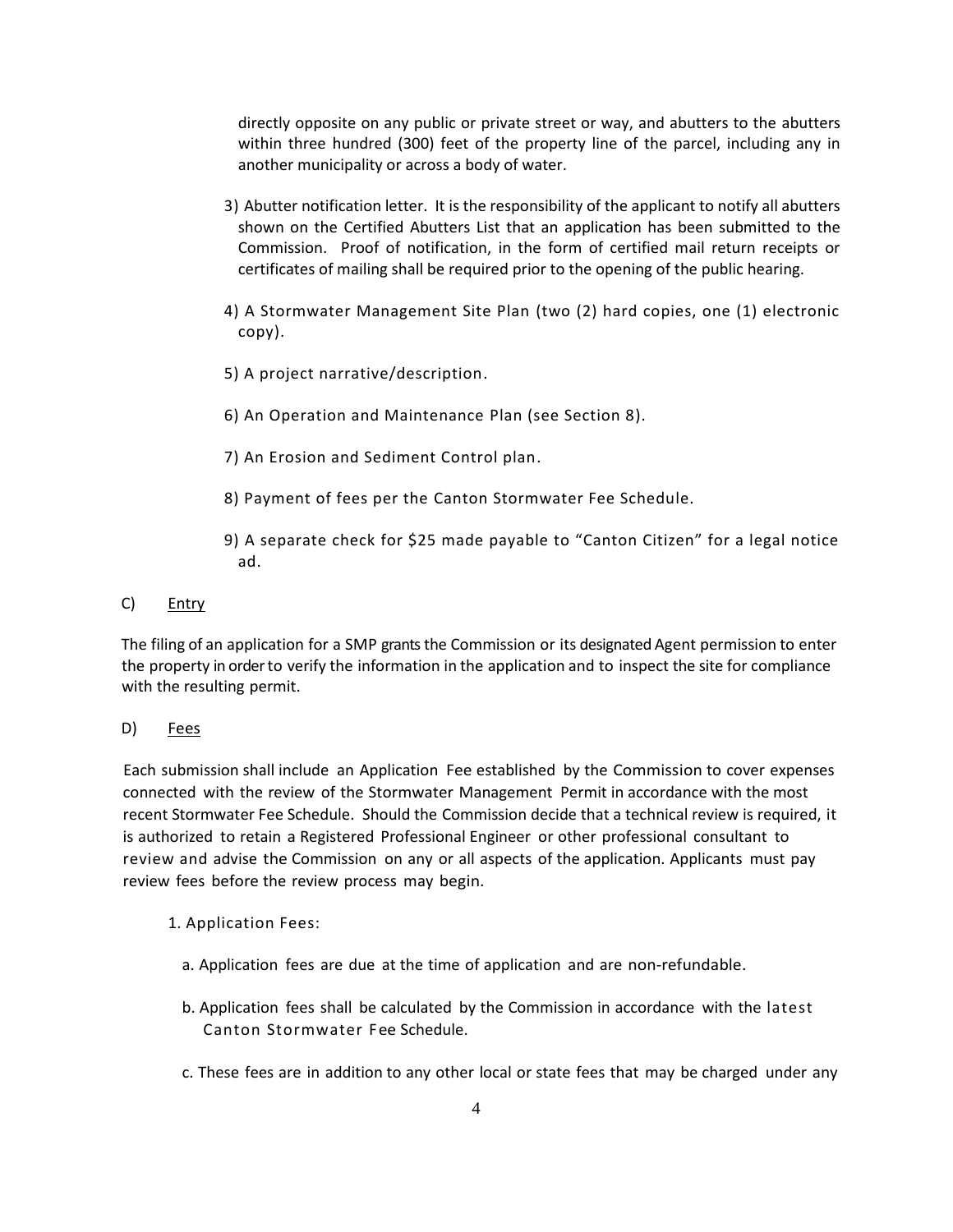other law, Bylaw, or local ordinance.

- 2. Engineering and Consultant Review Fees:
	- a. The Commission is authorized to require an applicant to pay a fee for the reasonable costs and expenses associated with consultant services deemed necessary by the Commission to come to a final decision on the application.
	- b. Consultant fees shall be determined at the time of the initial public hearing based on a specific scope of work, and shall be calculated at a rate determined by the Commission. Project review by outside consultants will be authorized once the review fee has been received by the Commission. Additional fees may be required for time spent on the review of multiple plan revisions as necessary.
	- c. The services for which a fee may be utilized include, but are not limited to hydrologic and drainage analysis, stormwater management analysis, construction-period compliance site inspections, and as-built plan review.
	- d. Subject to applicable law, any unused portion of the Engineering and Consultant Review fees collected shall be returned to the applicant within sixty calendar days of the issuance of a Certificate of Compliance.
	- e. The Engineering and Consultant Review fees collected under this section shall be deposited in a revolving account. The Commission shall keep a full accounting of the revolving account and all deposits and expenditures made. This accounting will be made available by the Commission to applicants upon request.

# E) Public Hearings

The Commission shall hold a public hearing within thirty (30) calendar days of the receipt of a complete application and shall take final action within thirty (30) calendar days from the time of the hearing, unless such time is extended by agreement between the applicant and the Commission. Notice of this public hearing shall be given by publication and posting by the Commission at the expense of the Applicant at least seven (7) days prior to the date of the hearing. Notification to abutters shall be given by the Applicant at least seven (7) days prior to the date of the hearing. The Commission shall make the application available to the public for inspection during regular business hours of the Conservation Department at the Conservation Office, Pequitside Farm, 79 Pleasant Street, Canton, MA.

#### F) Actions by Conservation Commission

The Commission's action, rendered in writing, shall consist of either: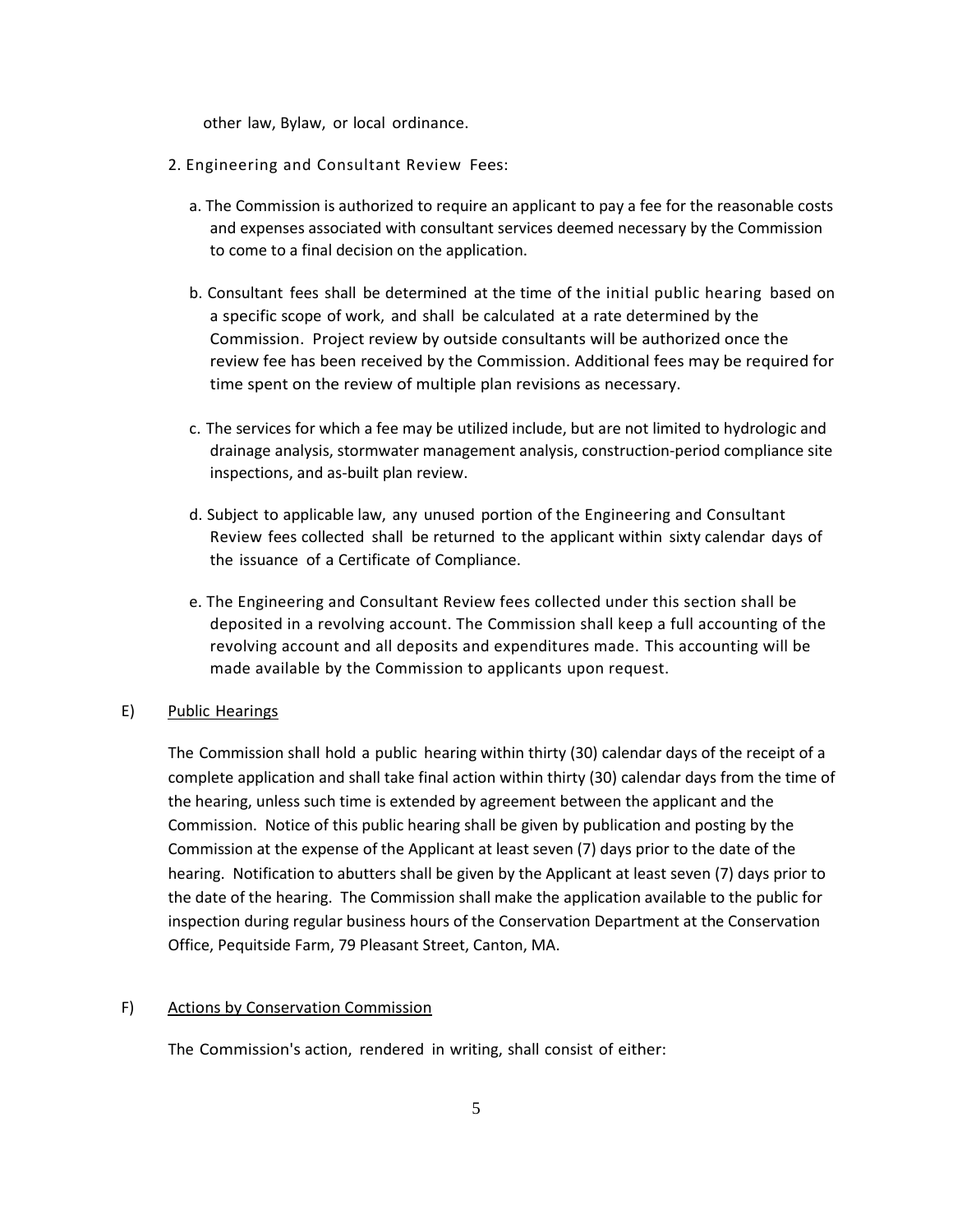- 1. Approval of the Stormwater Management Permit Application and issuance of a Permit is based upon determination that the proposed plan meets the Standards in Section 6 of the Rules and Regulations and will adequately protect the water resources of the community and is in compliance with the requirements, as set forth in the Bylaw.
- 2. Approval of the Stormwater Management Permit Application and issuance of a Permit subject to any conditions, modifications or restrictions that the Commission determines are required to ensure that the project meets the Standards in Section 6 of the Rules and Regulations and adequately protects water resources, as set forth in the Bylaw.
- 3. Disapproval of the Stormwater Management Permit Application and denial of a Permit will be based upon a determination that the proposed plan, as submitted, does not meet the Standards in Section 6 or adequately protect water resources, as set forth in the Bylaw.
- 4.The Commission may deny an application "without prejudice" where an applicant fails to provide requested additional information or review fees that in the Commission's opinion are needed to adequately describe or review the proposed project. Information shall generally be limited to those items listed in Section 7 of these Rules and Regulations.

# G. Final Action

Failure of the Commission to take final action upon an Application within thirty (30) calendar days of the date of the close of the Public Hearing **shall not** be deemed to be approval of said Application. The Commission shall issue its decision within thirty (30) calendar days after the closing of the Public Hearing. Final approval, if granted, shall be endorsed on the Stormwater Management Permit by the signature of the majority of the Stormwater Authority (or by the signature of the person officially authorized by the Stormwater Authority).

#### I. Plan Changes

The permittee or their representative must notify the Commission, in writing, of any design change or alteration in the activity authorized by the Stormwater Management Permit before any change or alteration is made. If the Commission determines that the change or alteration is significant, based on the requirements in Section 6 and accepted construction practices, the Commission may require that an amended application be filed and a public hearing held.

#### J. Appeals of Actions of the Conservation Commission

A decision of the Commission shall be final. Further relief of a decision by the Commission made under these Regulations shall be reviewable in the Superior Court in an action filed within 60 days thereof, in accordance with M.G.L. C. 249. § 4.

#### **6.0 POST-DEVELOPMENT STORMWATER MANAGEMENT CRITERIA**

At a minimum, all projects subject to a Stormwater Management Permit shall comply with the criteria,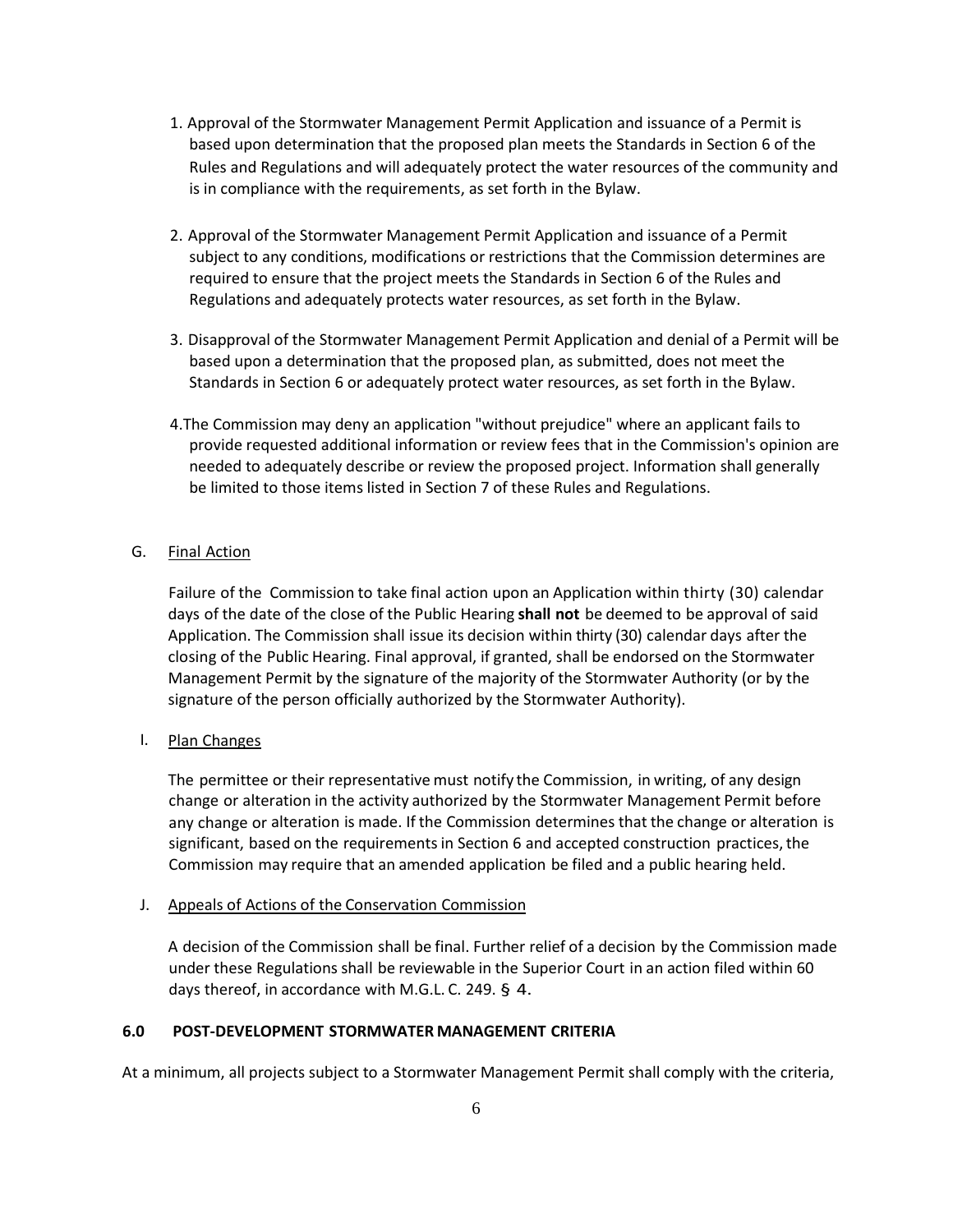specifications, and performance standards of the most recent version of Massachusetts Stormwater Management Standards and accompanying Stormwater Management Handbook, as well as the criteria contained herein.

### A. General Performance Standards for All Sites:

- (1) Low Impact Development and Green Infrastructure site design strategies shall be utilized to preserve existing natural features of the site, minimize the creation of impervious surfaces and manage stormwater in a decentralized fashion, to the maximum extent feasible.
- (2) The selection, design and construction of all pre-treatment, treatment and infiltration BMPs shall be in accordance with Massachusetts Stormwater Handbook and shall be consistent with all elements of the Massachusetts Stormwater Standards including but not limited to those regarding new stormwater conveyances, peak runoff rates, recharge, land uses with higher potential pollutant loads, discharges to Zone II or interim wellhead protection areas, sediment and erosion control, and illicit discharges.

# B. Performance Standards for New Development Sites:

- (1) The first 1.0 inch of runoff from all post-construction impervious surfaces shall be retained on-site through a combination of infiltration, reuse and/or evaporation, to the maximum extent practicable. When determining whether the requirements have been met, the Conservation Commission shall consider all stormwater management practices available and capable of being implemented after taking into consideration costs, existing technology, proposed use, and logistics in light of overall project purposes. Project purposes shall be defined generally (*e.g*., single family home or expansion of a commercial development).
- (2) Where it is not technically feasible to retain the first 1.0 inch of runoff from all impervious areas, the Applicant will describe in writing why it is technically infeasible to do so due to physical site constraints, and indicate the volume of runoff to be retained. If different volumes are retained different areas of the site, each area shall be described individually. That portion of the required volume which is not retained on-site shall be treated using stormwater BMPs that are optimized for the removal of TSS, total phosphorus, bacteria and pollutants of concern identified in any applicable TMDL or impaired waters designation.
- (3) All Applicants who do not retain the first 1.0 inch of runoff from all impervious areas shall use the EPA Region 1's BMP Accounting and Tracking Tool (2016) or other BMP performance evaluation tool provided by EPA Region 1, where available to document that the proposed BMPs will remove 90% or more of the annual average load of total suspended solids and 60% or more of the average annual load of total phosphorous for all post-construction impervious areas on-site. If EPA Region 1 tools do not address the planned or installed BMP performance, then any federally or State-approved BMP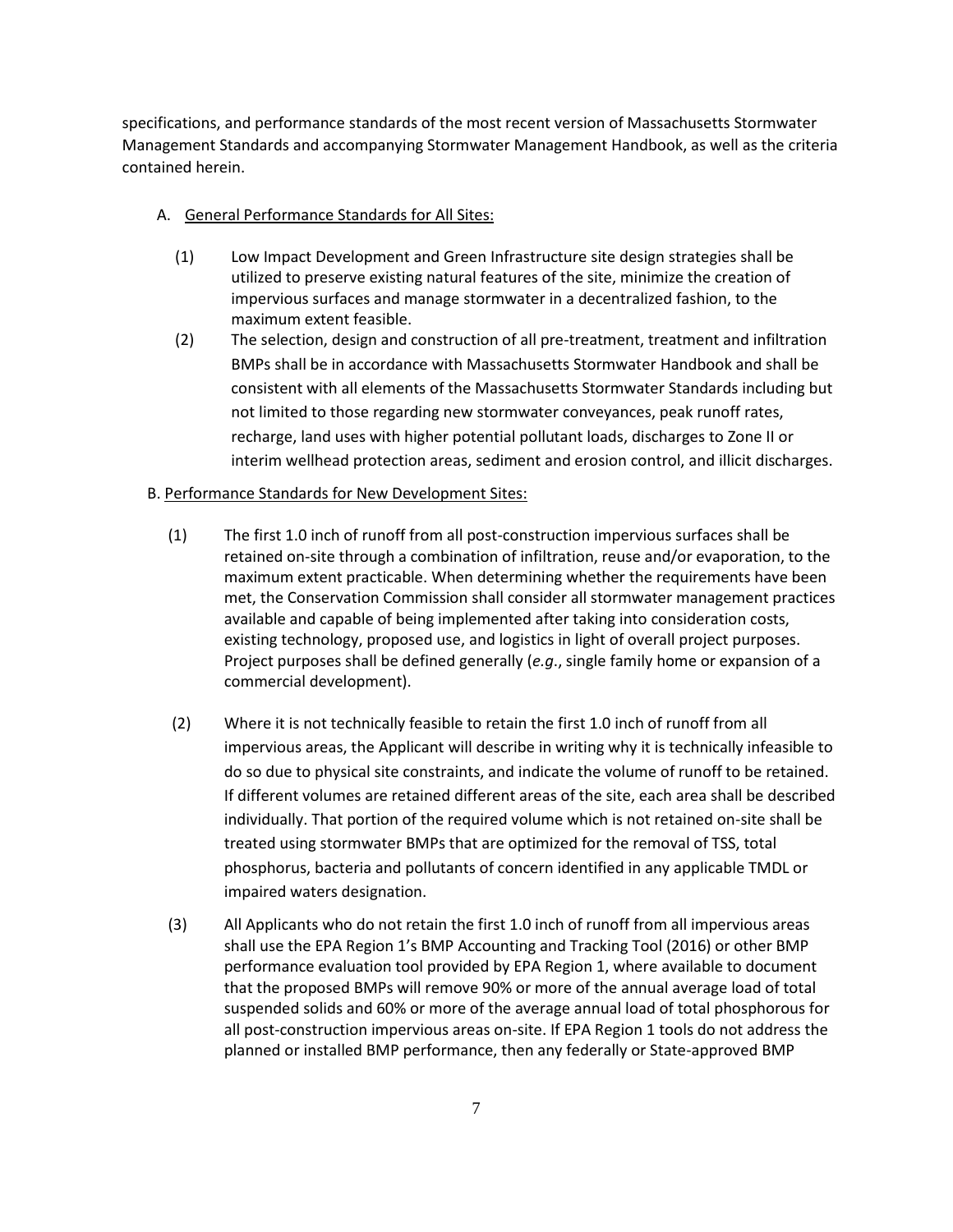design guidance or performance standards (e.g., State stormwater handbooks and design guidance manuals) may be used.

#### C. Performance Standards for Redevelopment Sites:

- (1) The first 0.8 inches of runoff from all impervious surfaces on site shall be retained onsite through a combination of infiltration, reuse and/or evaporation, to the maximum extent practicable. When determining whether the requirements have been met, the Conservation Commission shall consider all stormwater management practices available and capable of being implemented after taking into consideration costs, existing technology, proposed use, and logistics in light of overall project purposes. Project purposes shall be defined generally (*e.g*., single family home or expansion of a commercial development).
- (2) Where it is not technically feasible to retain the first 0.8 inch of runoff from all impervious areas, the Applicant will describe in writing why it is technically infeasible to do so due to physical site constraints, and indicate the volume of runoff to be retained. If different volumes are retained different areas of the site, each area shall be described individually. That portion of the required volume which is not retained on-site shall be treated using stormwater BMPs that are optimized for the removal of TSS, total phosphorus, bacteria and pollutants of concern identified in any applicable TMDL or impaired waters designation.
- (3) All Applicants who do not retain the first 0.8 inch of runoff from all impervious areas shall use the EPA Region 1's BMP Accounting and Tracking Tool (2016) or other BMP performance evaluation tool provided by EPA Region 1, where available to document that the proposed BMPs will remove 80% or more of the annual average load of total suspended solids and 50% or more of the average annual load of total phosphorous for all post-construction impervious areas on-site. If EPA Region 1 tools do not address the planned or installed BMP performance, then any federally or State-approved BMP design guidance or performance standards (e.g., State stormwater handbooks and design guidance manuals) may be used.

Proposed residential, commercial, or industrial subdivisionsshall apply these stormwater management criteria to the land development as a whole. Individual lots in new subdivisions shall not be considered separate land development projects, but rather the entire subdivision shall be considered a single land development project. Hydrologic parametersshall reflect the ultimate land development and shall be used in all engineering calculations. Driveways associated with applications for single family house projects that disturb between 20,000 s.f. but not more than 43,560 s.f. (one acre) are exempt from these requirements but to the maximum extent practicable runoff from such driveways shall be directed to adjacent pervious areas.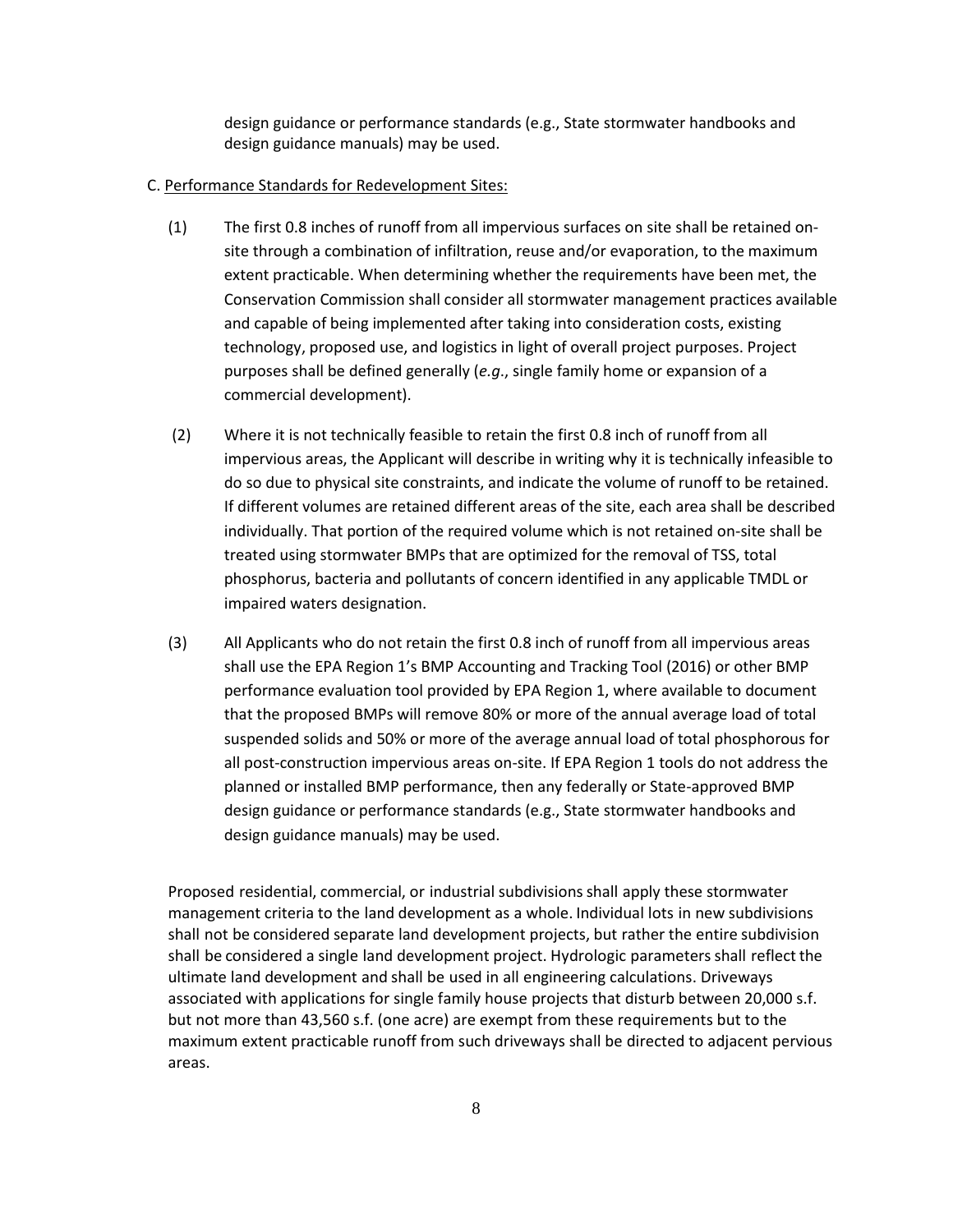#### D. Sensitive Areas

Stormwater discharges to critical areas with sensitive resources (i.e., cold water fisheries, shellfish beds, swimming beaches, aquifer recharge areas, water supply reservoirs) may be subject to additional criteria, or may need to utilize or restrict certain stormwater management practices at the discretion of the Commission. The Commission may designate sensitive areas and specific criteria for these areas after conducting a public hearing in accordance with the provisions of Section 4 of the Town of Canton Stormwater Bylaw.

#### E. Stormwater Management Design Standards

- (1) Projects must be designed to collect and dispose of stormwater runoff from the project site in accordance with Massachusetts Stormwater Management Standards, Canton Department of Public Works, Canton Planning Board Subdivisions Rules and Regulations, recognized engineering methodologies, and these Rules and Regulations with an emphasis to include Low Impact Development techniques in the design.
- (2) Projects must manage surface runoff so that no flow is conducted over public ways, nor over land not owned or controlled by the Applicant unless an easement in proper form is obtained permitting such discharge.
- (3) Projects must use Low Impact Development techniques where adequate soil, groundwater and topographic conditions allow. These may include but not be limited to reduction in impervious surfaces, disconnection of impervious surfaces, bioretention (rain gardens) and infiltration systems. The use of one or more Low Impact Development site design measures by the applicant may allow for a reduction in the water quality treatment volume required by these regulations. The applicant may, if approved by the Stormwater Authority, take credit for the use of stormwater Low Impact Development measures to reduce some of the requirements specified in these regulations. The site design practices that qualify for these credits and procedures for applying and calculating credits are identified in the Massachusetts Stormwater Handbook.
- (4) Projects must use TR-55 and TR-20 methodologies to calculate peak rate and volume of runoff from pre-development to post-development conditions.
- (5) Watershed area for hydrologic analysis and BMP sizing calculations must include at a minimum the site area and all upgradient areas from which stormwater runoff flows onto the site.
- (6) For purposes of computing runoff, all pervious lands in the site are assumed prior to Development to be in "good hydrologic condition" regardless of the conditions existing at the time of the computation.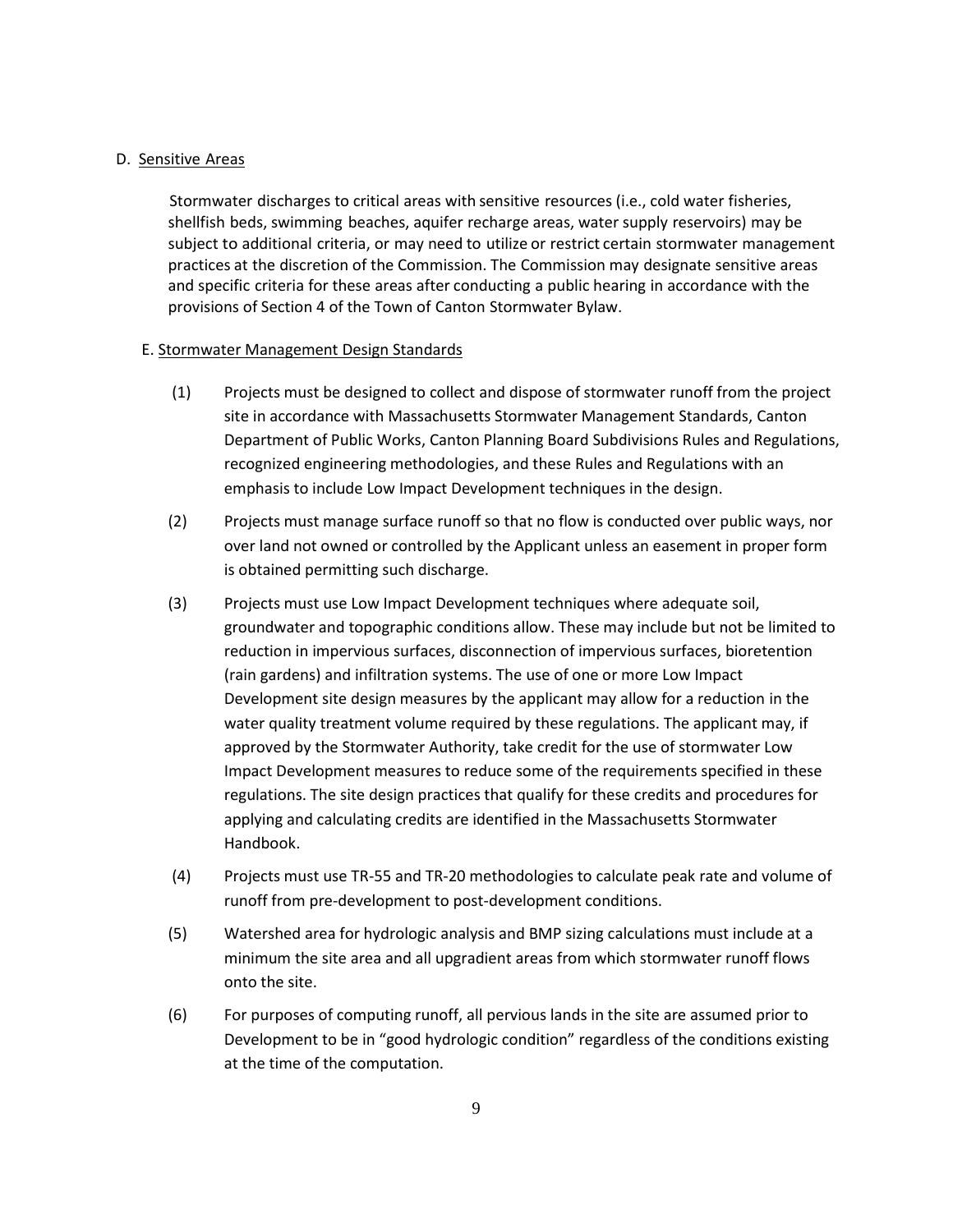- (7) Length of sheet flow used for times of concentration is to be no more the 50 feet.
- (8) Utilize the 24-hour rainfall data taken from the Atlas of Precipitation Extremes for the Northeastern United States and Southeastern Canada, available at [http://precip.eas.cornell.edu/.](http://precip.eas.cornell.edu/)
- (9) Soils Test Pits are to be conducted by a Registered Professional Engineer or Massachusetts Soil Evaluator, performed at the location of all proposed BMPs and Low Impact Development techniques, to identify soil descriptions, depth to estimated seasonal high groundwater, depth to bedrock, and soil texture. The test pits must be done prior to a permit being issued by the Commission.
- (10) The design infiltration rate shall be determined from the on-site soil texture and published Rawls rates or saturated hydraulic conductivity tests.
- (11) Size drainage pipes to accommodate the 25-year storm event and maintain velocities between 2.5 and 10 feet per second using the Rational Method.
- (12) Size drainage swales to accommodate the 25-year storm event and velocities below 4 feet per second.
- (13) Size culverts to accommodate the 50-year storm event and design adequate erosion protection. Design stream crossing culverts in accordance with the latest addition of the Massachusetts Stream Crossing Handbook.
- (14) Size stormwater basins to accommodate the 100-storm event with a minimum of one foot of freeboard.
- (15) All drainage structures are to be able to accommodate HS-20 loading.
- (16) Catch basins structures are to be constructed as required by Canton Department of Public Works and Canton Planning Board and spaced a maximum of 250 feet apart in roadways.
- (17) Catch basins adjacent to curbing are to be built with a granite curb inlet as required by Canton Department of Public Works and Canton Planning Board**.**
- (18) Catch basins in low points of road and on roads with profile grades greater than 5 percent are to be fitted with double grates (parallel with curb) as required by Canton Department of Public Works and Canton Planning Board.
- (19) All drain pipes are to be reinforced concrete pipe or High-Density Polyethylene pipe and have a minimum diameter of 12 inches
- (20) Outfalls are to be designed to prevent erosion of soils, and pipes 24 inches or larger are to be fitted with grates or bars to prevent ingress.
- (21) Drainage easements are to provide sufficient access for maintenance and repairs of system components and be at least 20 feet wide.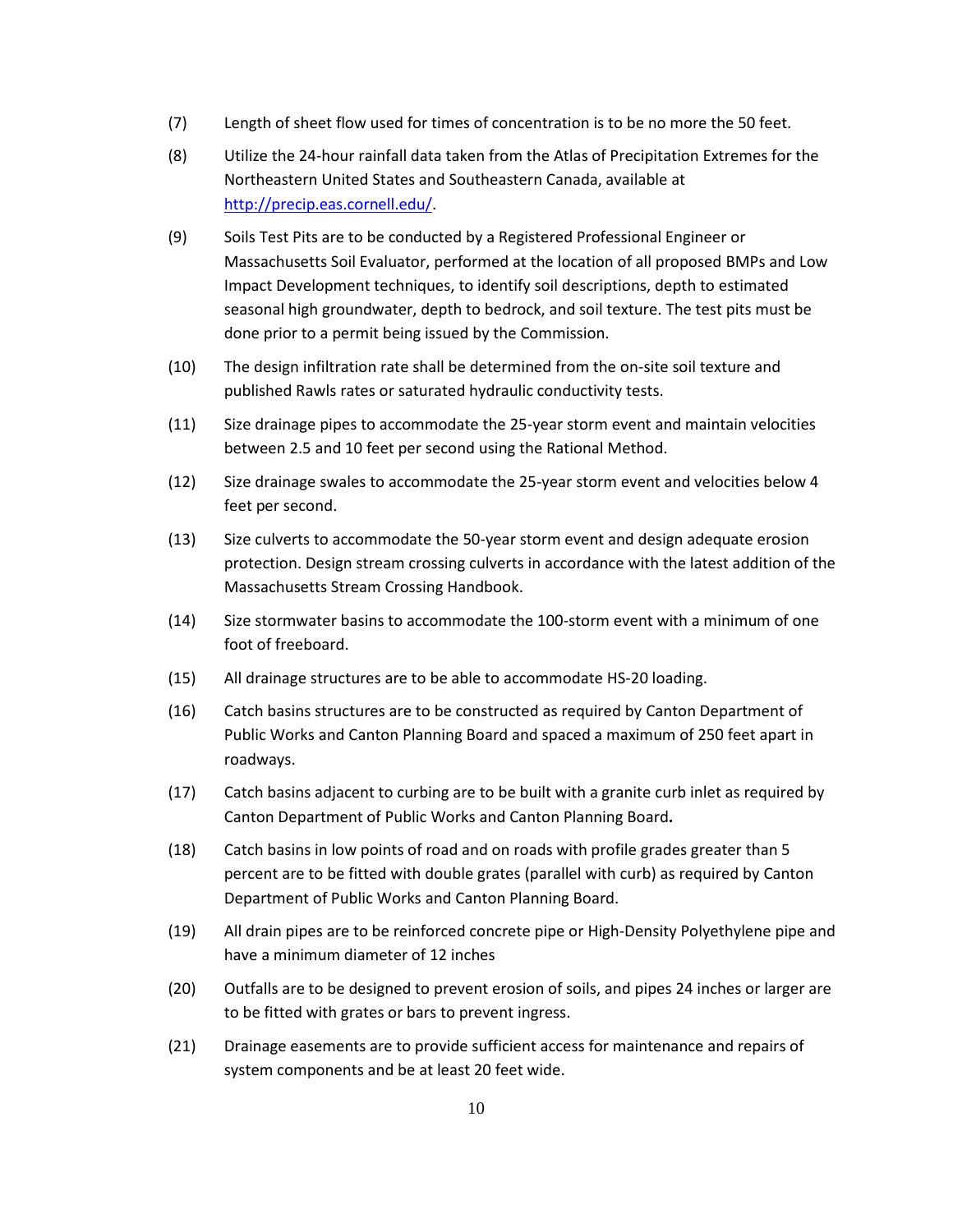- (22) Minimize permanently dewatering soils by:
	- (a) Limiting grading within 4 feet of seasonal high groundwater elevation (SHGWE);
	- (b) Raising roadways to keep roadway section above SHGWE; and
	- (c) Setting bottom floor elevation of building(s) a minimum of 2 feet above SHGWE.

# **7.0 STORMWATER MANAGEMENT PLAN CONTENTS**

- A. The application for a Stormwater Management Permitshall include the submittal of a Stormwater Management Site Plan. This planshall contain sufficient information for the Commission to evaluate the environmental impact, effectiveness, and acceptability of the measures proposed by the applicant for reducing adverse impacts from stormwater runoff and shall be signed and stamped by a Professional Engineer registered in the Commonwealth of Massachusetts.
- B. To the extent that any project within the jurisdiction of this Bylaw is located in an area subject to one or more pollutant-specific Total Maximum Daily Loads (TMDLs), such project is required to implement structural and non-structural stormwater Best Management Practices (BMPs) that are consistent with each such TMDL and its associated Waste Load Allocation (for point sources) and Load Allocation (for nonpoint sources). Furthermore, projects discharging to waters designated as impaired in the Massachusetts Integrated List of Waters or the Town of Canton Municipal Separate Storm Sewer System permit, shall incorporate BMP's that are consistent with the causes of such impairment. The Conservation Commission may develop, publish and periodically revise one or more pollutant-specific guidance documents describing the geographic applicability of each TMDL and identifying BMPs that individually or in combination are considered to be consistent with the TMDL(s). The majority of the land area of the Town of Canton is within the watershed of the Neponset River, which is subject to a TMDL.

# C. The Stormwater Management Site Plan shall include:

- 1) Contact Information. The name, address, and telephone number of all persons having a legal interest in the property and the tax reference number and parcel number of the property or properties affected;
- 2) A locus map;
- 3) The size of the entire parcel, and the delineation and number of square feet of the land area to be disturbed;
- 4) The existing zoning and land use at the site and on abutting properties;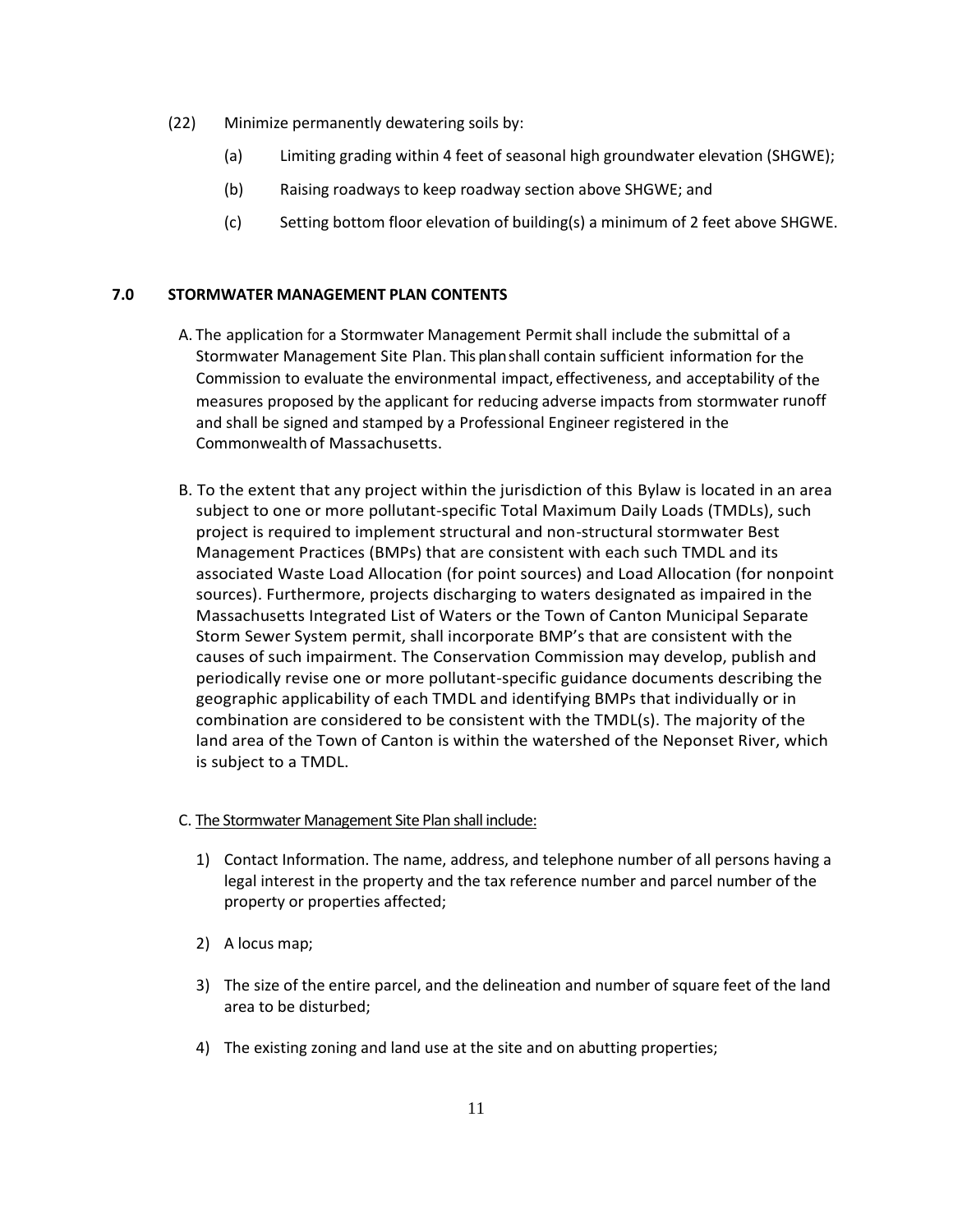- 5) The proposed land use;
- 6) Property lines showing distances and monument locations, all existing and proposed easements, rights-of-way, utilities and other encumbrances;
- 7) Lines of existing abutting streets showing drainage, driveway locations and curb cuts;
- 8) Existing and proposed topography on the site, at two-foot (2') intervals, with areas of steep slopes over 15%-25%, and over 25% specifically delineated, and with spot elevations provided when needed. Existing topography fifty feet (50') beyond the perimeter of the parcel as it appears on the most current Mass GIS layer for the Town of Canton.
- 9) Location, delineation and description (including pertinent hydrology and water quality) of all existing and proposed watercourses, water bodies, and Wetland Resource Areas on or entering the site, or adjacent to the site, or into which stormwater from the site flows, collects or percolates. Wetland Resource Areas shall include those protected under the Massachusetts Wetlands Protection Act (MGL CH 131, Sec 40) and/or the Town of Canton Wetlands Bylaw (Article XV)
- 10) The location of the 100-year flood zone boundary on or within one hundred feet (100') of the project site based upon the most recent Flood Insurance Rate Map (FIRM) or as calculated by a professional engineer for areas not assessed on these maps;
- 11) Location, delineation and description of habitats from the most recent mapping by the Massachusetts Natural Heritage & Endangered Species Program as Endangered, Threatened or of Special Concern, Estimated Habitats of Rare Wildlife and Certified Vernal Pools, Potential Vernal Pools, and Priority Habitats of Rare Species within five hundred feet (500') of any proposed area of disturbance.
- 12) The general outline of existing vegetation, wooded areas, significant mature trees, unique species and tree clusters and the extent of all vegetation, wooded areas, significant mature trees, unique species and/or tree clusters existing, to be retained or proposed to be removed;
- 13) Locations of existing and proposed wells and septic systems on or within 50 feet of the site;
- 14) A drainage area map showing pre and post construction watersheds, sub-watersheds and stormwater flow paths, including municipal drainage system flows;
- 15) A description of existing soils on the site (type, hydrologic soil group, erodibility), and the volume and nature of any imported soil materials from the most recent NRCS atlas;
- 16) Soils logs from test pits performed at the location of proposed infiltration and storage basins, including but not limited to soil descriptions, depth to seasonal high groundwater and depth to bedrock.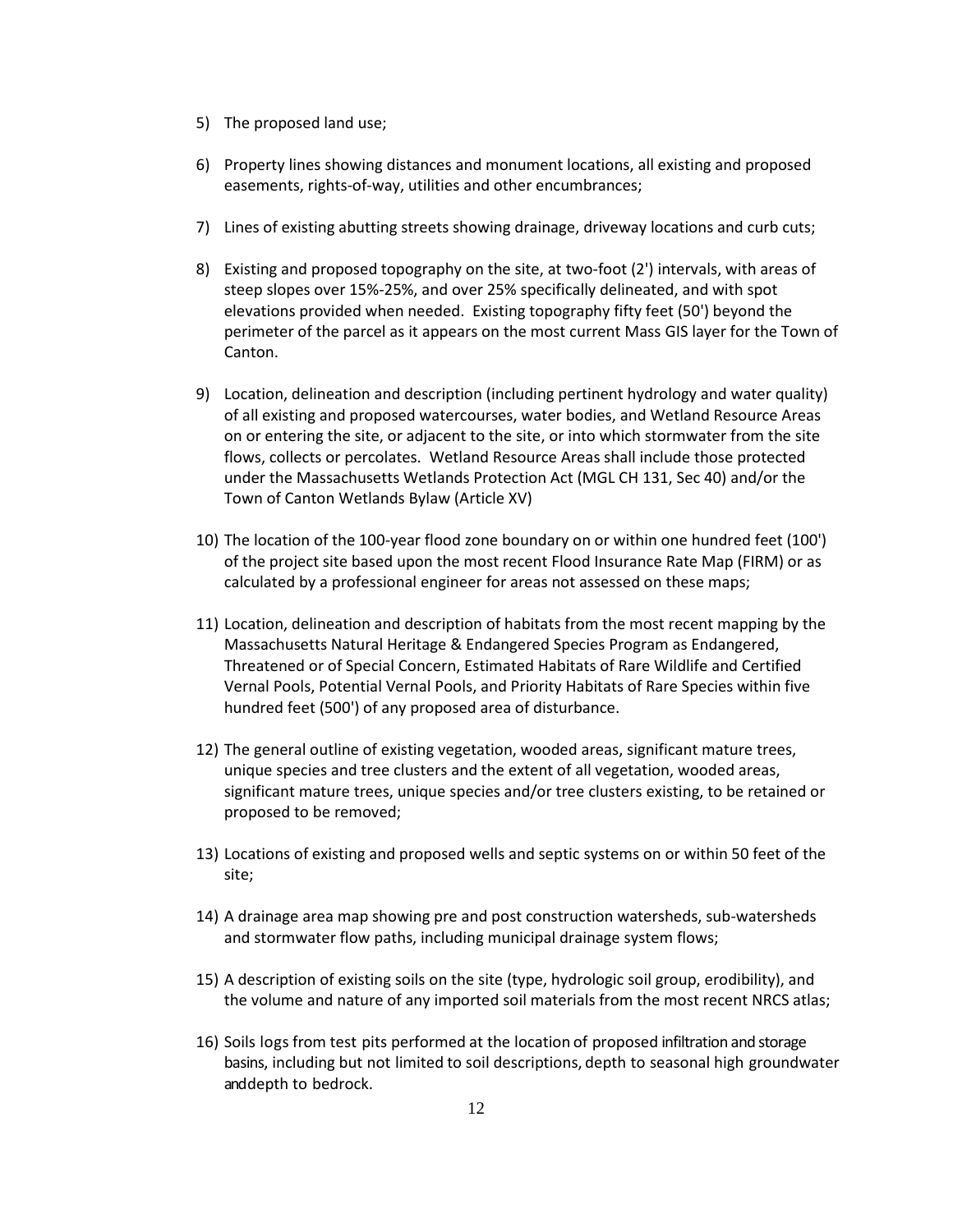- 17) Proposed improvements, including locations of buildings or other structures, impervious surfaces, and drainage facilities;
- 18) Descriptions and drawings of all components of the proposed stormwater management system including:
	- i. Locations, cross sections, and profiles of all brooks, streams, drainage swales and their method of stabilization;
	- ii. All measures for the detention, retention or infiltration of water;
	- iii. All measures for the protection of water quality;
	- iv. The structural details for all components of the proposed drainage systems and stormwater management facilities;
	- v. Notes on drawings specifying materials to be used, construction specifications, and typical details.
- 19) Hydrologic and hydraulic design calculations for the pre-development and postdevelopment conditions for the design storms specified in these Regulations. Such calculations shall be conducted in accordance with the most recent version of the Massachusetts Stormwater Handbook, the most recent rainfall data from the Northeast Regional Climate Center (precip.eas.cornell.edu), and the criteria set forth in Section 6 and shall include:
	- i. Description of the design storm frequency, intensity and duration;
	- ii. Time of concentration;
	- iii. Soil Runoff Curve Number (CN) based on land use and soil hydrologic group;

iv. Peak runoff rates and total runoff volumes for each watershed and subwatershed area under existing and proposed conditions;

- v. Infiltration rates, where applicable;
- vi. Culvert capacities of downgradient culverts;
- vii. Design calculations for closed drainage systems being used to convey stormwater to flow attenuation BMPs;
- viii. Flow velocities at outlets to BMPs; and,
- ix. Documentation of sources for all computation methods and field test results;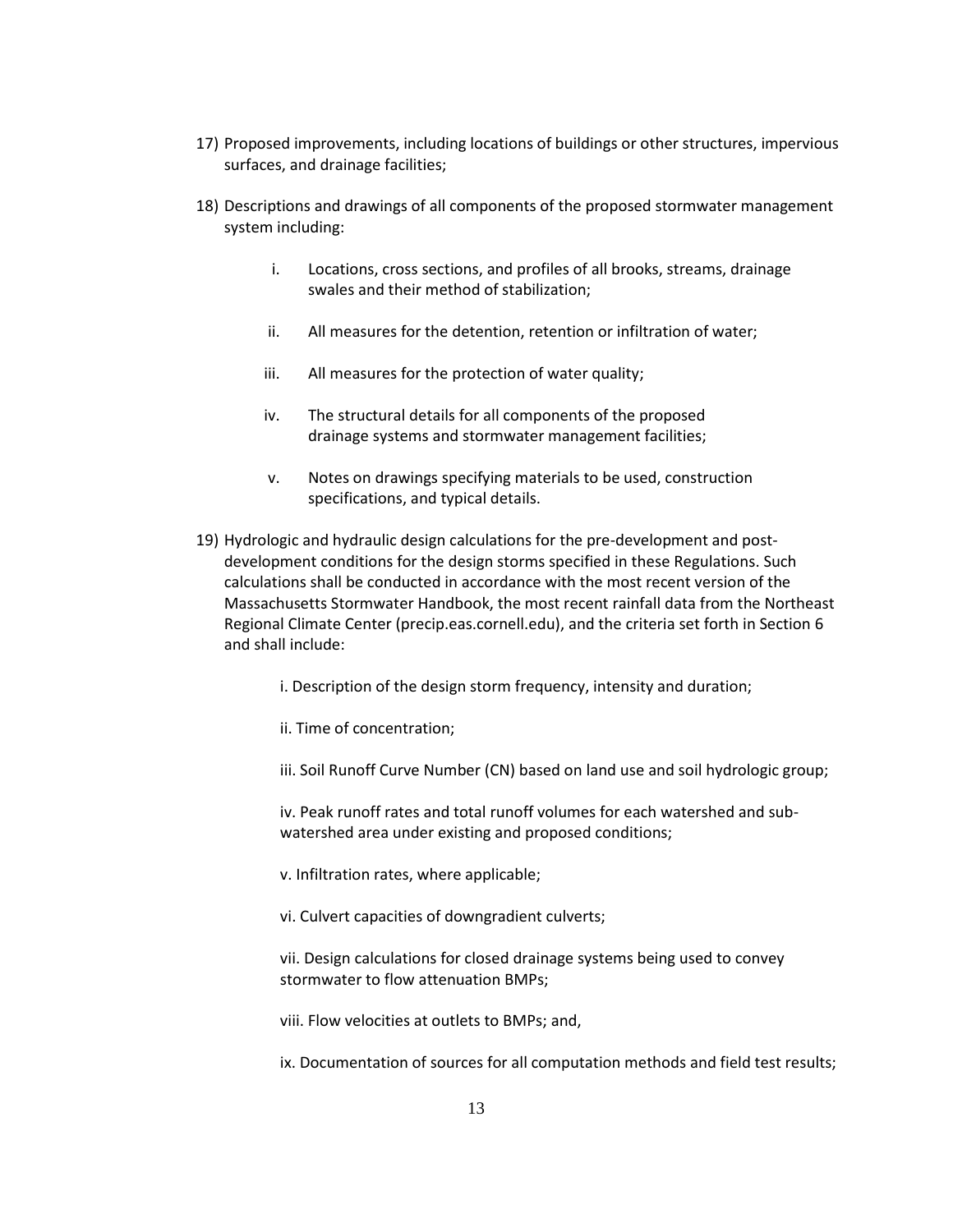- 20) Post-Development downstream analysis, if deemed necessary by the Conservation Commission;
- 21) Information on construction measures used to maintain the infiltration capacity of the soil where any kind of infiltration is proposed,
- 22) Erosion and sedimentation control measures;
- 23) Landscaping plan describing the woody and herbaceous vegetative stabilization and management techniquesto be used within the site and adjacent to the stormwater practice.
- 24) Any other information requested by the Commission; and,
- 25) Site plans included with the Stormwater Management Plan shall be prepared on 24 x 36 inch sheets at a scale of  $1'' = 20'$ , or otherwise approved by the Commission, and shall include a title, date, north arrow, names of abutters, scale, legend, and locus map (1"=800'). Revised plans shall contain a notation listing and describing all revisions, additions, and deletions made to the originally submitted plans and the complete date of each.

#### **8.0 OPERATION AND MAINTENANCE PLAN**

An Operation and Maintenance plan (O&M Plan) is required at the time of application for all projects. The maintenance plan shall be designed to ensure compliance with the Stormwater Management Permit, these Rules and Regulations and that the Massachusetts Surface Water Quality Standards (314 CMR 4.00) is met in all seasons and throughout the life of the system. The Operation and Maintenance Plan shall remain on file with the Commission and shall be an ongoing requirement.

#### The O&M Plan shall include:

- A. The name(s) of the owner(s) and contractors for all components of the system;
- B. A map showing the location of the systems and facilities, including catch basins, manholes, access lids, main drainage lines and stormwater devices;
- C. Maintenance agreements that specify:
	- 1) The names, addresses and phone numbers of the person(s) responsible for operation and maintenance;
	- 2) The person(s) responsible for financing maintenance and emergency repairs;
	- 3) An Inspection and Maintenance Schedule for all stormwater management facilities including routine and non-routine maintenance tasks to be performed; and,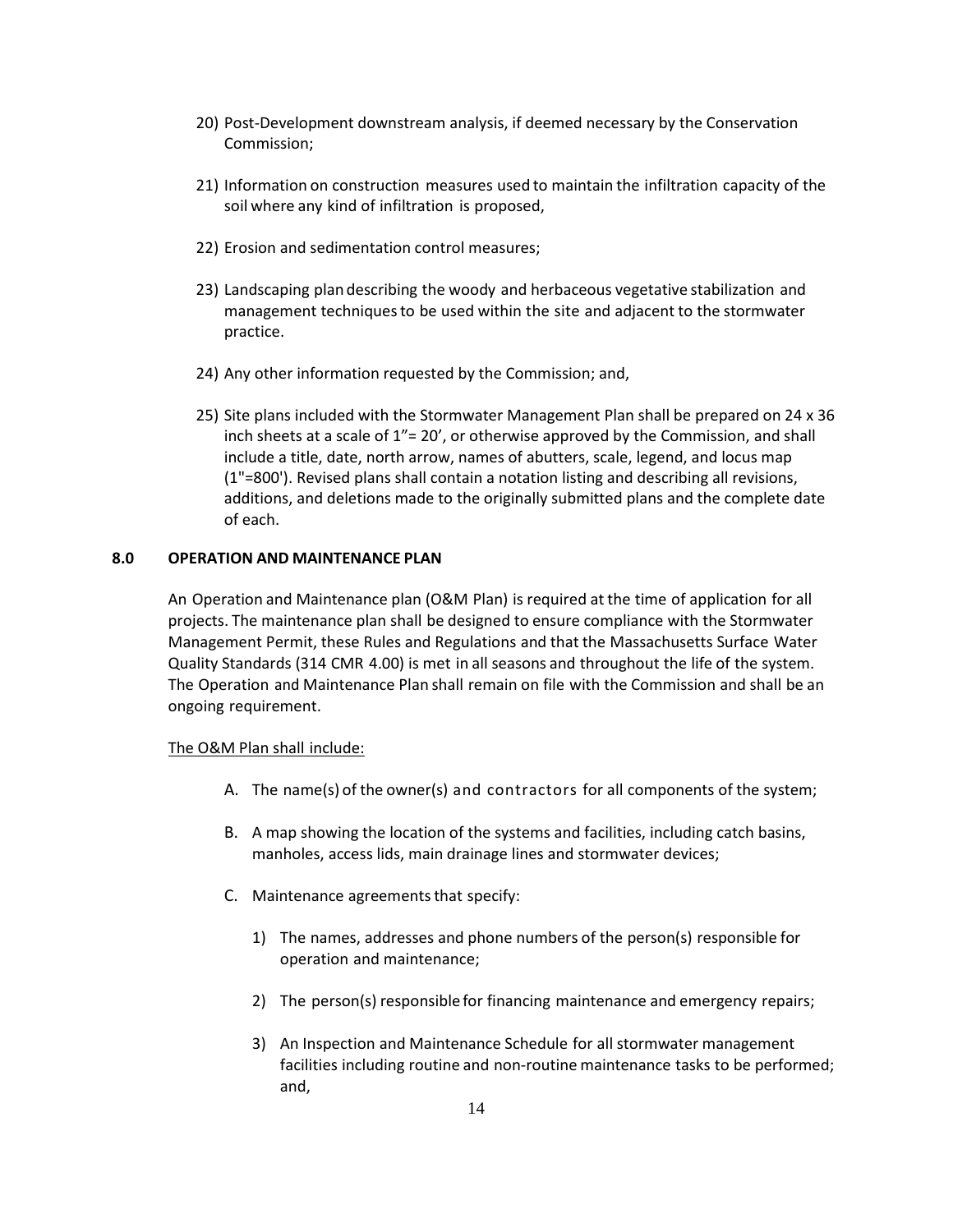- 4) A list of easements with the purpose and location of each;
- D. Changes to Operation and Maintenance Plans

The maintenance schedule in the Maintenance Agreement may be amended to achieve the purposes of this Regulation by mutual agreement of the Commission and the Responsible Parties. Amendments must be in writing and signed by all Responsible Parties. Responsible Parties shall include owner(s), persons with financial responsibly, and persons with operational responsibility.

E. Recording of Operations and Maintenance Plan

The approved Operations and Maintenance plan shall be attached to the Stormwater Management Permit as an appendix and shall be recorded at the Norfolk County Registry of Deeds.

# **9.0 EROSION AND SEDIMENT CONTROL PLAN**

- A. The Erosion and Sediment Control Plan shall be designed to ensure compliance with these Rules and Regulations, the MS4, and if applicable, the NPDES General Permit for Storm Water Discharges From Construction Activities. In addition, the plan shall ensure that the Massachusetts Surface Water Quality Standards (314 CMR 4.00) are met in all seasons.
- B. If a project requires a Stormwater Pollution Prevention Plan (SWPPP) per the NPDES General Permit for Storm Water Discharges From Construction Activities (and as amended), then the applicant is required to submit a complete copy of the SWPPP (including the signed Notice of Intent and approval letter). If the SWPPP meets the requirements of the General Permit, it will be considered equivalent to the Erosion and Sediment Control Plan described in this section.
- C. The Erosion and Sediment Control Plan shall remain on file with the Commission. Refer to the latest version of the Massachusetts Erosion and Sediment Control Guidelines for Urban & Suburban Areas for detailed guidance.
- D. Erosion and Sedimentation Control Plan Content. The Plan shall contain the following information:
	- (1) Names, addresses, and telephone numbers of the owner, applicant, and person(s) or firm(s) preparing the plan;
	- (2) Title, date, north arrow, names of abutters, scale, legend, and locus map;
	- (3) Location and description of natural features including:
		- (a) Watercourses and water bodies, wetland resource areas and all floodplain information, including the 100-year flood elevation based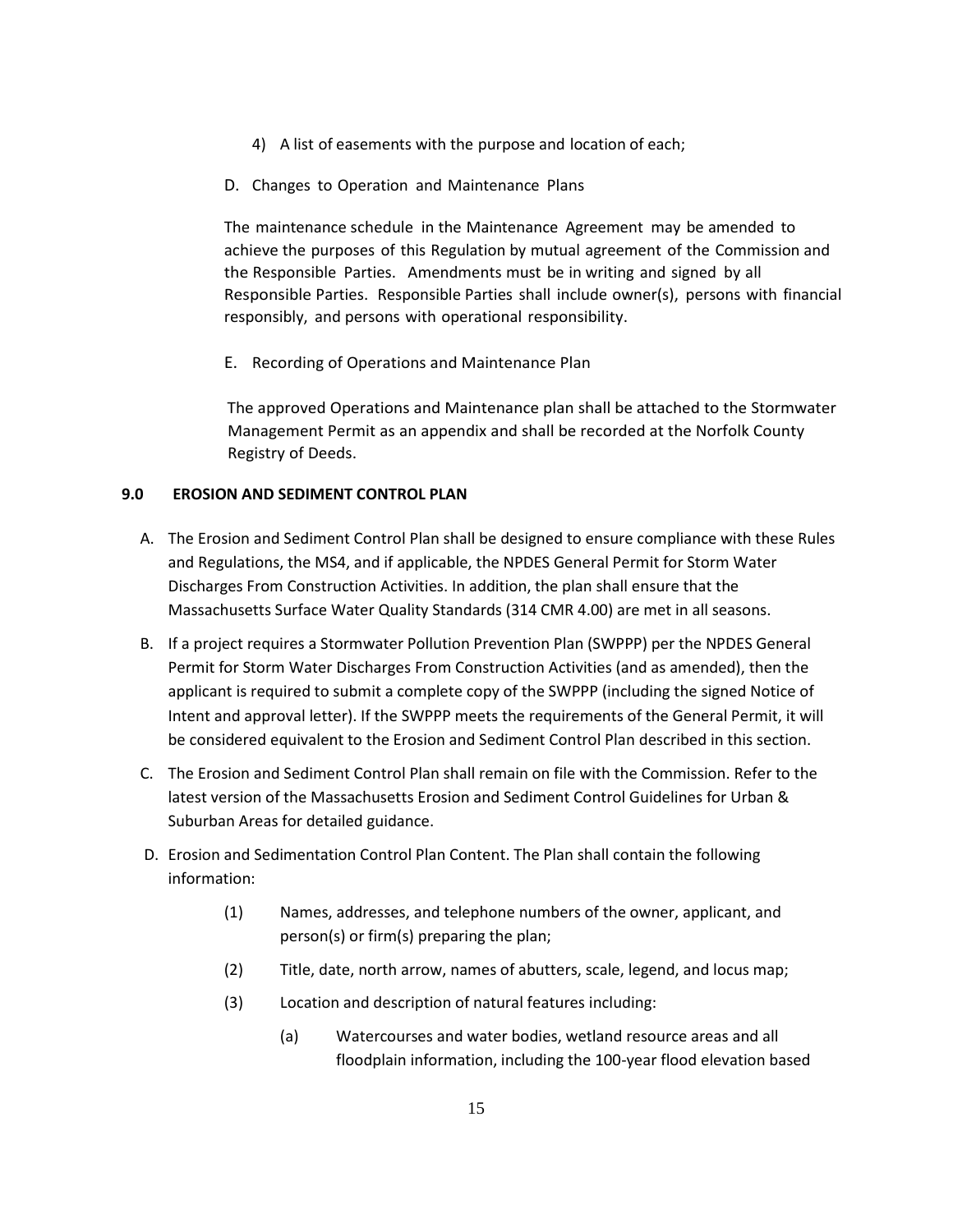upon the most recent Flood Insurance Rate Map, or as calculated by a professional engineer for areas not assessed on these maps;

- (b) Existing vegetation including tree lines, canopy layer, shrub layer, and ground cover, and trees with a caliper twelve (12) inches or larger, noting specimen trees and forest communities; and
- (c) Habitats mapped by the Massachusetts Natural Heritage & Endangered Species Program as Endangered, Threatened or of Special Concern, Estimated Habitats of Rare Wildlife and Certified Vernal Pools, and Priority Habitats of Rare Species within five hundred (500) feet of any construction activity.
- (4) Lines of existing abutting streets showing drainage and driveway locations and curb cuts;
- (5) Existing soils, volume and nature of imported soil materials;
- (6) Topographical features including existing and proposed contours at intervals no greater than two (2) feet with spot elevations provided when needed;
- (7) Surveyed property lines showing distances and monument locations, all existing and proposed easements, rights-of-way, and other encumbrances, the size of the entire parcel, and the delineation and number of square feet of the land area to be disturbed;
- (8) Drainage patterns and approximate slopes anticipated after major grading activities (Construction Phase Grading Plans);
- (9) Location and details of erosion and sediment control measures with a narrative of the construction sequence/phasing of the project, including both operation and maintenance for structural and non-structural measures, interim grading, and material stockpiling areas;
- (10) Path and mechanism to divert uncontaminated water around disturbed areas, to the maximum extent practicable. When determining whether the requirements have been met, the Stormwater Authority shall consider all stormwater management practices available and capable of being implemented after taking into consideration costs, existing technology, proposed use, and logistics in light of overall project purposes. Project purposes shall be defined generally (*e.g*., single family home or expansion of a commercial development).;
- (11) Location and description of industrial discharges, including stormwater discharges from dedicated asphalt plants and dedicated concrete plants, which are covered by this permit;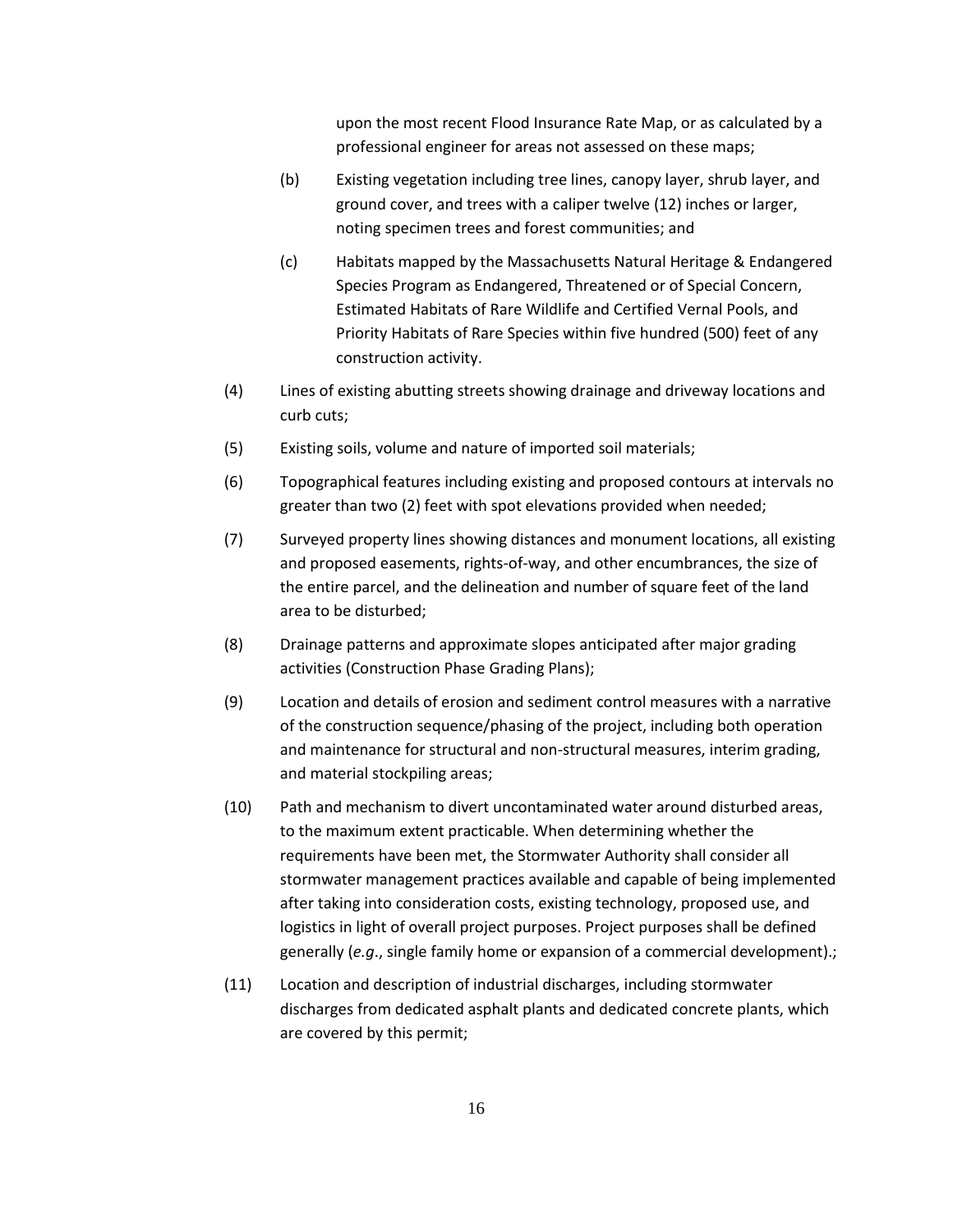- (12) Stormwater runoff calculations in accordance with the Massachusetts Department of Environmental Protection's Stormwater Management Policy;
- (13) Location and description of and implementation schedule for temporary and permanent seeding, vegetative controls, and other stabilization measures;
- (14) A description of construction and waste materials expected to be stored on-site. The Plan shall include a description of controls to reduce pollutants from these materials, including storage practices to minimize exposure of the materials to stormwater, and spill prevention and response;
- (15) A description of provisions for phasing the project where one acre of area or greater is to be altered or disturbed;
- (16) Plans must be stamped and certified by a qualified Professional Engineer registered in Massachusetts or a Certified Professional in Erosion and Sediment Control; and
- (17) Such other information as is required by the Stormwater Authority.
- E. Erosion Controls Design Standards. The Sediment and Erosion Control Plan shall be developed to comply with the MS4 and shall meet the following standards:
	- (1) Minimize total area of disturbance;
	- (2) Sequence activities to minimize simultaneous areas of disturbance;
	- (3) Minimize peak rate of runoff in accordance with the Massachusetts Department of Environmental Protection Stormwater Standards;
	- (4) Minimize soil erosion and control sedimentation during construction;
	- (5) Divert uncontaminated water around disturbed areas;
	- (6) Maximize groundwater recharge;
	- (7) Install and maintain all Erosion and Sediment Control measures in accordance with the Massachusetts Erosion and Sedimentation Control Guidelines for Urban and Suburban Areas, manufacturers specifications and good engineering practices;
	- (8) Prevent off-site transport of sediment;
	- (9) Protect and manage on and off-site material storage areas (overburden and stockpiles of dirt, borrow areas, or other areas used solely by the permitted project are considered a part of the project);
	- (10) Comply with applicable Federal, State and local laws and regulations including waste disposal, sanitary sewer or septic system regulations, and air quality requirements, including dust control;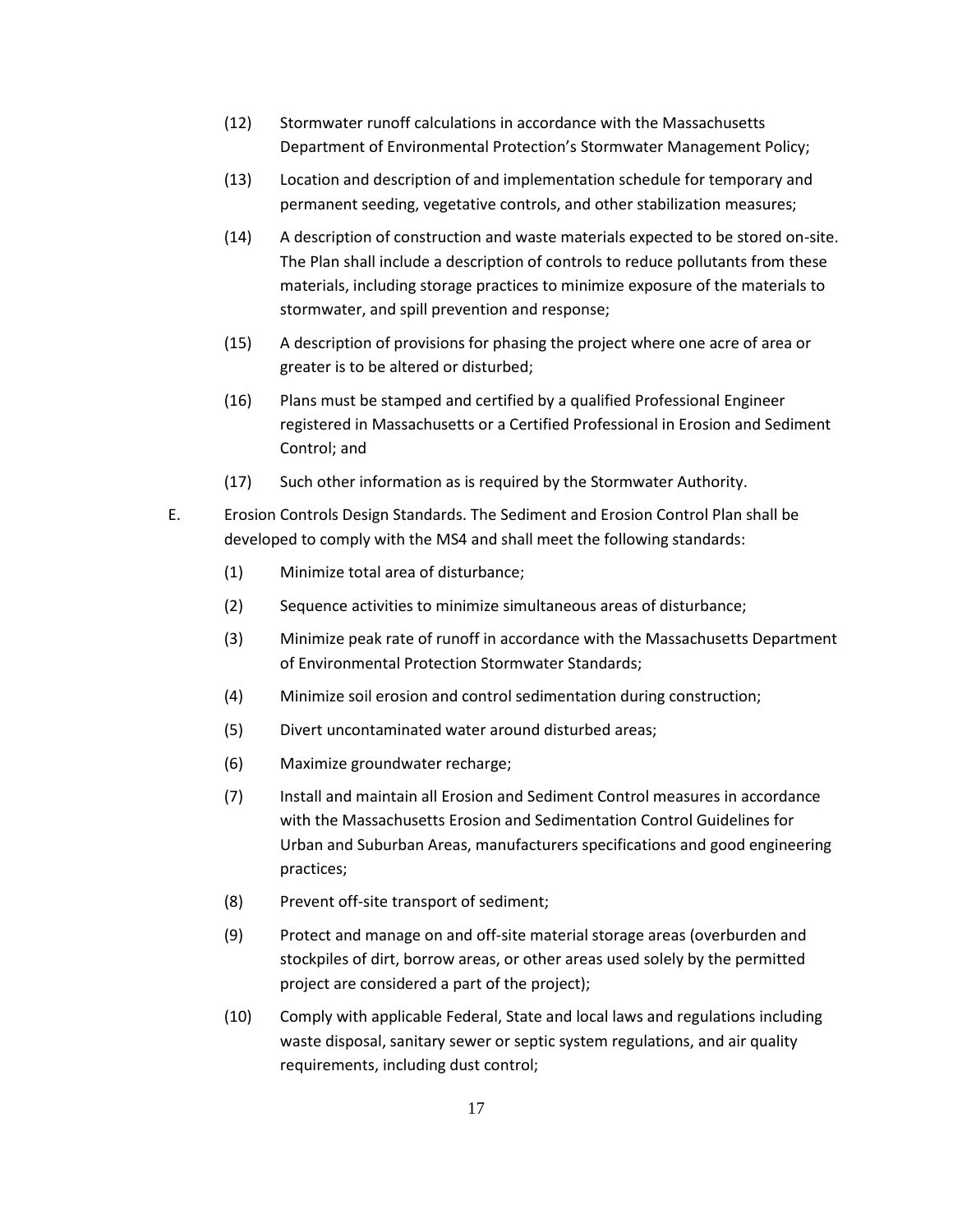- (11) Protect natural resources and prevent significant alteration of habitats mapped by the Massachusetts Natural Heritage & Endangered Species Program as Endangered, Threatened or Of Special Concern, Estimated Habitats of Rare Wildlife and Certified Vernal Pools, and Priority Habitats of Rare Species from the proposed activities;
- (12) Institute interim and permanent stabilization measures, which shall be instituted on a disturbed area as soon as practicable but no more than 14 days after construction activity has temporarily or permanently ceased on that portion of the site;
- (13) Properly manage on-site construction and waste materials, including truck washing and cement concrete washout facilities;
- (14) Prevent off-site vehicle tracking of sediments; and
- (15) Incorporate appropriate BMPs designed to comply with the Massachusetts Stormwater Handbook.

# **10.0 SURETY**

The Commission may require the permittee to post a surety bond, irrevocable letter of credit, cash, or other acceptable security before the start of land disturbance or construction activity. The form of the bond shall be approved by Town Counsel, and be in an amount deemed sufficient by the Commission to ensure that the work will be completed in accordance with the Stormwater Management Permit. If the project is phased, the Commission may release part of the bond as each phase is completed in compliance with the permit but the bond may not be fully released until the Commission has received the final inspection report as required by Section 11.0 of these Regulations and issued a Certificate of Compliance.

#### **11.0 CONSTRUCTION INSPECTIONS AND SITE SUPERVISION**

- A. Pre-construction Meeting. In all cases, a pre-construction meeting with the Conservation Commission's designated agent, applicant, and contractor must be held prior to the commencement of construction to review the details of the Stormwater Management Permit.
- B. Stormwater Authority Inspection. The Stormwater Authority or its designated agent shall make inspections as hereinafter required and shall either approve that portion of the work completed or shall notify the applicant wherein the work fails to comply with the Stormwater Management Plan or the Erosion and Sediment Control Plan as approved. In order to obtain inspections, the applicant shall notify the Stormwater Authority a minimum of two (2) business days in advance of the required inspection. The Commission or its designee shall inspect the project site at the following stages, at a minimum:

1. Initial Site Inspection: pre-hearing inspection prior to the Commission's approval of any plan;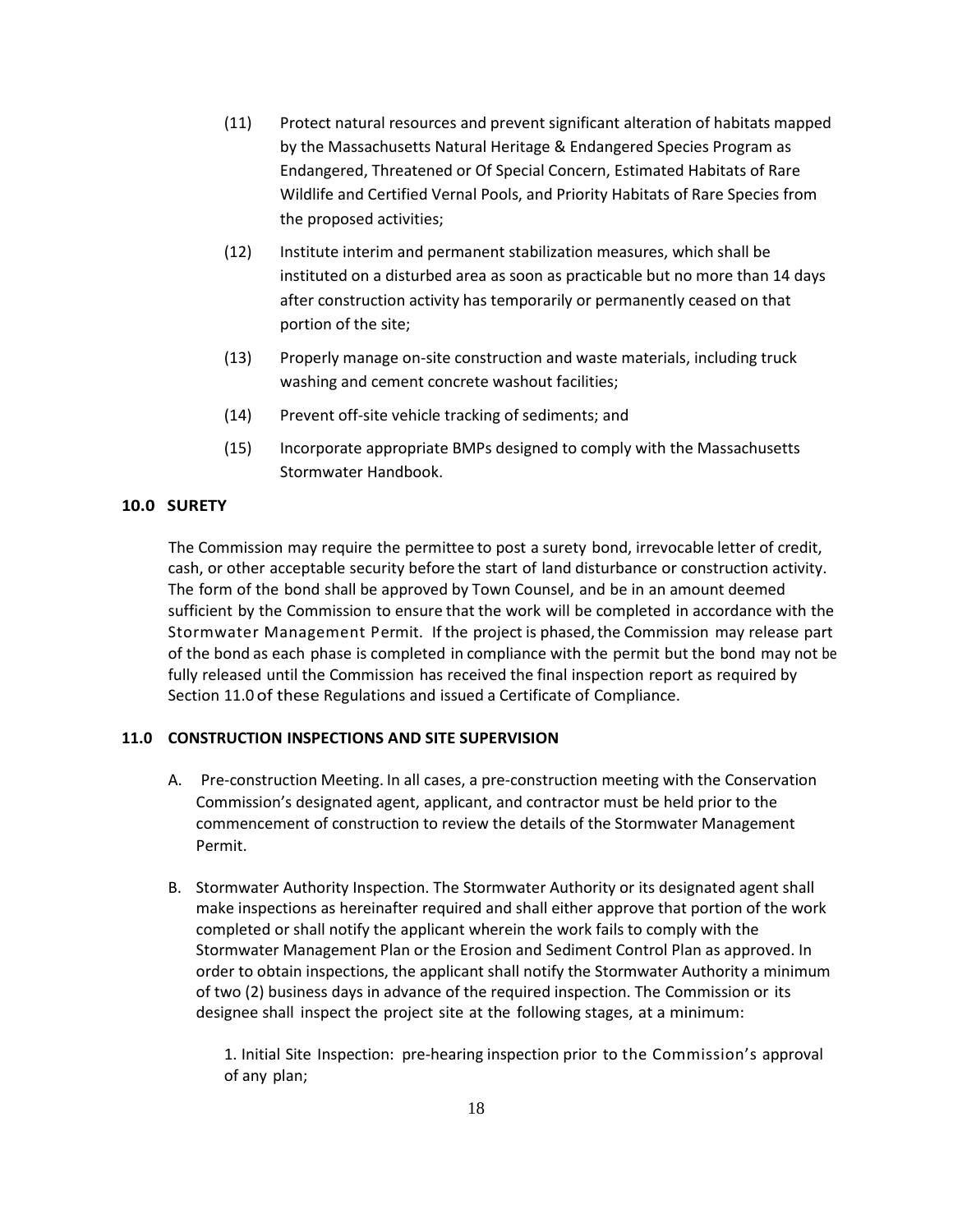2. Erosion Control Inspection: to ensure erosion control practices are in accord with the approved plan,

3. Final Compliance Inspection.

#### **12.0 PROJECT COMPLETION**

- A. Within one (1) year of the completion of the project, after the stormwater management system has been constructed and before the surety has been released, all applicants are required to submit actual "as built" plans for any stormwater management facilities or practices. The "as-built" plan shall be accompanied by an Engineer's Certification, stamped and signed by a Professional Engineer registered in the Commonwealth of Massachusetts, stating that the stormwater management system has been inspected during a storm event, is functioning as designed and that the completed project complies with all aspects of the SMP. Any discrepancies between the approved plan and the "as-built" plan must be described in the Engineer's Certification and be to the Commission's satisfaction before a Certificate of Compliance can be issued.
- B. "As-Built" site plans shall be full size plans 24 x 36 inch sheets at the same scale as the Final Approved Site Plan/permitted plan. The As-Built plan must accurately reflect the "as-built" conditions, including all final grades and pipe inverts. All work deleted, corrections in elevations, and changes in materials shall be shown on the as-built drawings.

#### C. Inadequacy of System

- 1. If the system is found to be inadequate by virtue of physical evidence of operational failure, even though it was built as called for in the Stormwater Management Plan, it shall be corrected by the applicant before the Certificate of Compliance is released. If the applicant fails to act the Commission **may** use the surety bond to complete the work.
- 2. Violations: If the Commission determines that there is a failure to comply with the plan, the property owner shall be notified in writing of the nature of the violation and the required corrective actions. An Enforcement Order/Stop Work Order may be issued if deemed necessary for any non-compliance until any violations are corrected and all work previously completed has received approval by the Commission.

# **13.0 CERTIFICATE OF COMPLIANCE**

Prior to the request for a partial or full Certificate of Compliance, the applicant shall provide to the Canton Conservation Commission for their review and written approval, a revised Operations and Maintenance Plan of all "as-built" structural BMP systems, as well as anticipated non-structural BMPs such as sweeping, and applications of winter de-icing agents. The Plan, at a scale of 1" = 20', or as approved of in advance by the Commission, shall include a depiction of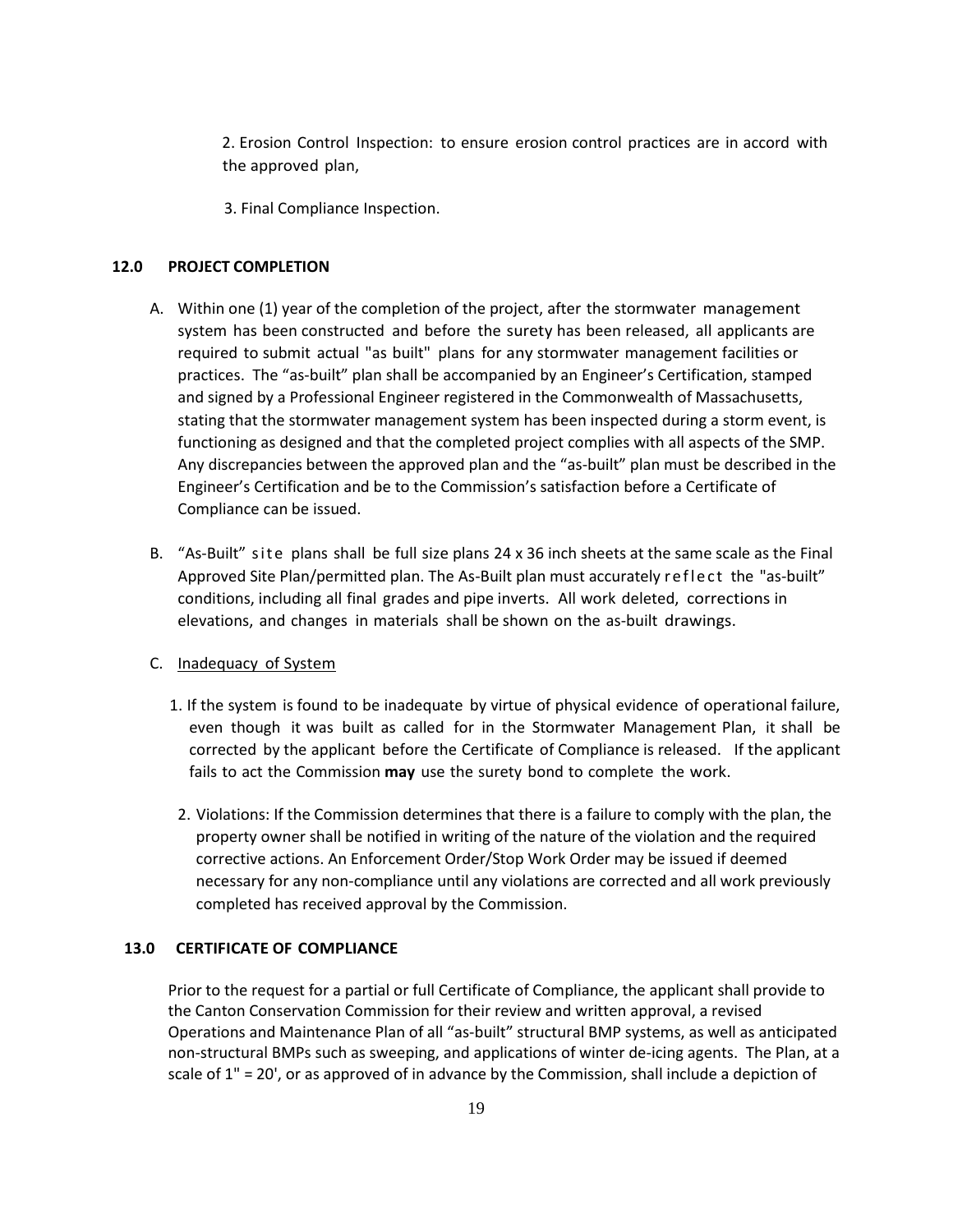each structural BMP element. The Plan shall also indicate those areas within which applications of fertilizers, herbicides and pesticides are anticipated, and those areas to be designated as chemical and/or fertilizer free. Materials, application rates and total amounts to be used of each material shall be provided. The applicant shall also provide some documentation to the Commission of adequate funding for the required maintenance.

#### **14.0 ENFORCEMENT**

A) The Commission or an authorized agent of the Commission shall enforce the Stormwater Management Bylaw, these Rules and Regulations, permits, violation notices, and enforcement orders, and may pursue all civil, criminal and non-criminal remedies for such violations.

#### B) Notices and Orders

1. The Commission or an authorized agent of the Commission may issue a written notice of violation or enforcement order to enforce the provisions of this Bylaw or the Rules and Regulations there under, which may include requirements to:

> a) Cease and desist from construction or land disturbing activity until there is compliance with the Bylaw, Rules and Regulations, and the Stormwater Management Permit;

b) Repair, maintain or replace the stormwater management system or portions thereof in accordance with the Operation and Maintenance Plan;

c) Perform monitoring, analyses, and reporting; and,

d) Repair adverse impacts resulting directly or indirectly from malfunction of the stormwater management system.

- 2. If the enforcing person determines that abatement or remediation of adverse impacts is required, the order may set forth a deadline by which such abatement or remediation must be completed. Said order may further advise that, should the violator or property owner fail to abate or perform remediation within the specified deadline, the Town of Canton may, at its option, undertake such work, and the property owner shall reimburse the Town of Canton for expenses incurred.
- 3. Within thirty (30) days of completing all measures necessary to abate the violation or to perform remediation, the violator and the property owner shall be notified of the costs incurred by the Town of Canton, including administrative costs. The violator or property owner may file a written protest objecting to the amount or basis of costs with the Commission within thirty (30) days of receipt of the notification of the costs incurred. If the amount due is not received by the expiration of the time in which to file a protest or within thirty (30) days following a decision of the Town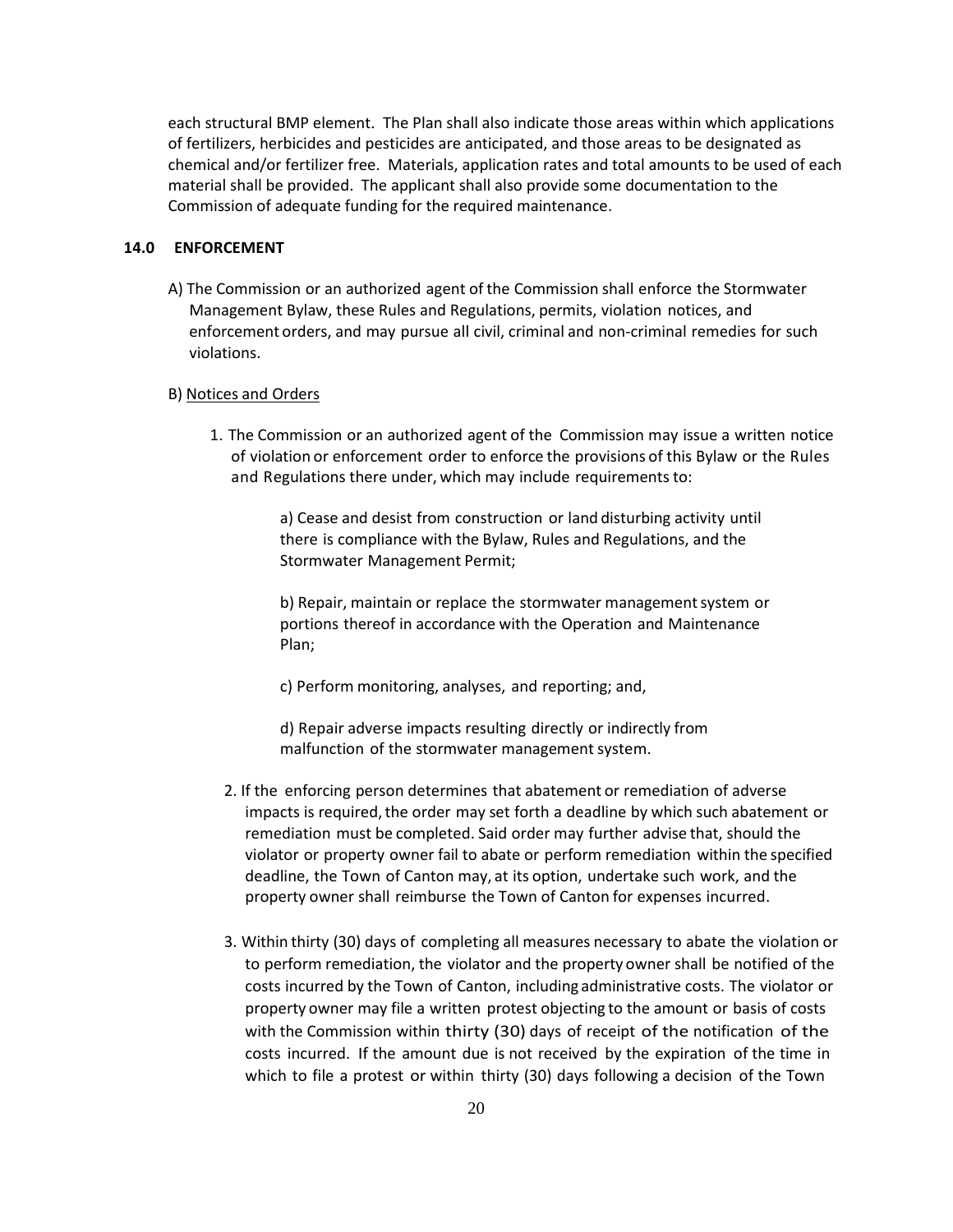of Canton affirming or reducing the costs, or from a final decision of a court of competent jurisdiction, the costs shall become a special assessment against the property owner and shall constitute a lien on the owner's property for the amount of said costs. Interest shall begin to accrue on any unpaid costs at the statutory rate provided in G.L. Ch. 59, § 57, after the thirty-first day at which the costs first become due.

- C) Any person who violates any provision of the Town of Canton Stormwater Bylaw, or Rules and Regulations, order or permit issued thereunder may be ordered to correct the violation and/or shall be punished by a fine of \$300.00. Each day or part thereof that such violation occurs or continues shall constitute a separate offense.
- D) Non-Criminal Disposition. As an alternative to criminal prosecution or civil action, the Town of Canton may elect to utilize the non-criminal disposition procedure set forth in G.L. Ch. 40, §21D and Article 1 of the General Bylaws of the Town of Canton in which case the Agent of the Town of Canton Conservation Commission with a vote of the Commission shall be the enforcing person.
- E) Appeals. The decisions or orders of the Commission shall be final. Further relief shall be reviewable in the Superior Court in an action filed within sixty (60) days thereof, in accordance with MGL Ch. 249 § 4.
- F) Remedies Not Exclusive. The remedies listed in this Bylaw are not exclusive of any other remedies available under any applicable federal, state or local law.

# **15.0 SEVERABILITY**

The invalidly of any section, provision, paragraph, sentence, or clause of these Regulations shall not invalidate any section, provision, paragraph, sentence, or clause thereof, nor shall it invalidate any permit or determination that previously has been issued.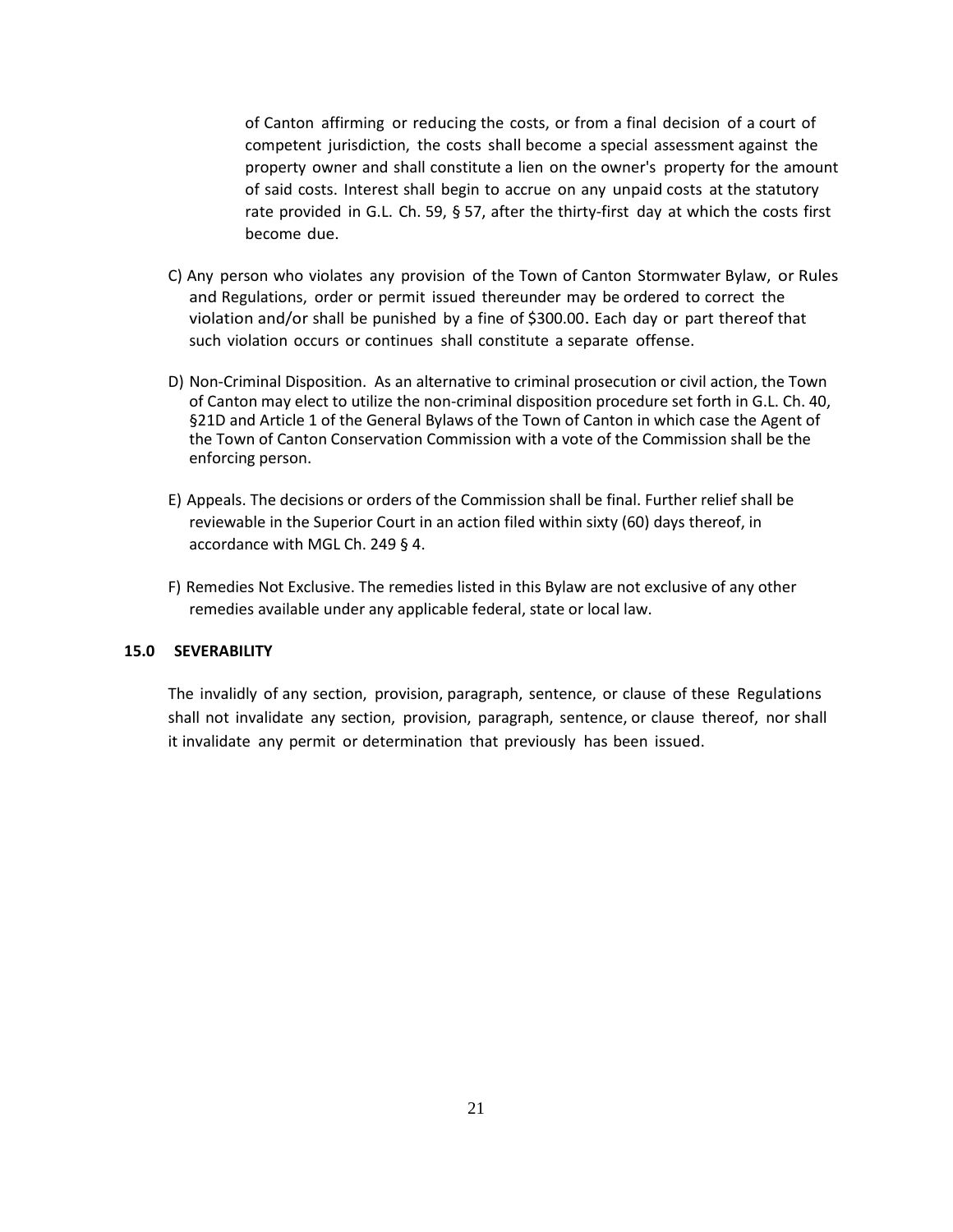# **APPENDIX A – DEFINITIONS**

*Definitions in bold are included in Article XXI, the Stormwater Management Bylaw.*

**ALTER:** Any activity, which will measurably change the ability of a ground surface area to absorb water or will change existing surface drainage patterns. Alter may be similarly represented as "alteration of drainage characteristics," and "conducting land disturbance activities."

APPLICANT: A property owner or agent of a property owner who has filed an application for a Stormwater Management Permit.

**BEST MANAGEMENT PRACTICE (BMP):** Structural, non-structural and managerial techniques that are recognized to be the most effective and practical means to prevent and/or reduce increases in stormwater volumes and flows, reduce point source and nonpoint source pollution, and promote stormwater quality and protection of the environment. "Structural" BMPs are devices that are engineered and constructed to provide temporary storage and treatment of stormwater runoff. "Nonstructural" BMPs use natural measures to reduce pollution levels, do not require extensive construction efforts, and/or promote pollutant reduction by eliminating the pollutant source.

CERTIFICATE OF COMPLIANCE (COC): A document issued by the Conservation Commission after all construction activities have been completed which states that a project has been completed in compliance with the conditions set forth in a Stormwater Management Permit (SMP).

COMMISSION: meansthe Town of Canton Conservation Commission.

CONVEYANCE: Any structure or device, including pipes, drains, culverts, curb breaks, paved swales or man-madeswales of all types designed or utilizedto move or direct storm water runoff or existing water flow.

DETENTION BASIN: Detention basins or ponds provide flood control measures and are known as dry ponds. The basin is intended to drain stormwater within a period of time to make the volume of the basin available for stormwater from the next storm event.

DEVELOPER: A person who undertakes or proposesto undertake land disturbance activities.

DEVELOPMENT: The modification of land to accommodate a new use or expansion of use, usually involving construction.

DISTURBANCEOF LAND: Any action that causes a change in the position, location, or arrangement of soil, sand, rock, gravel or similar earth material, including demolition and excavation of existing structures or impervious surfaces.

DRAINAGE EASEMENT: A legal right granted by a landownerto a grantee allowing the use of private land for stormwater management purposes.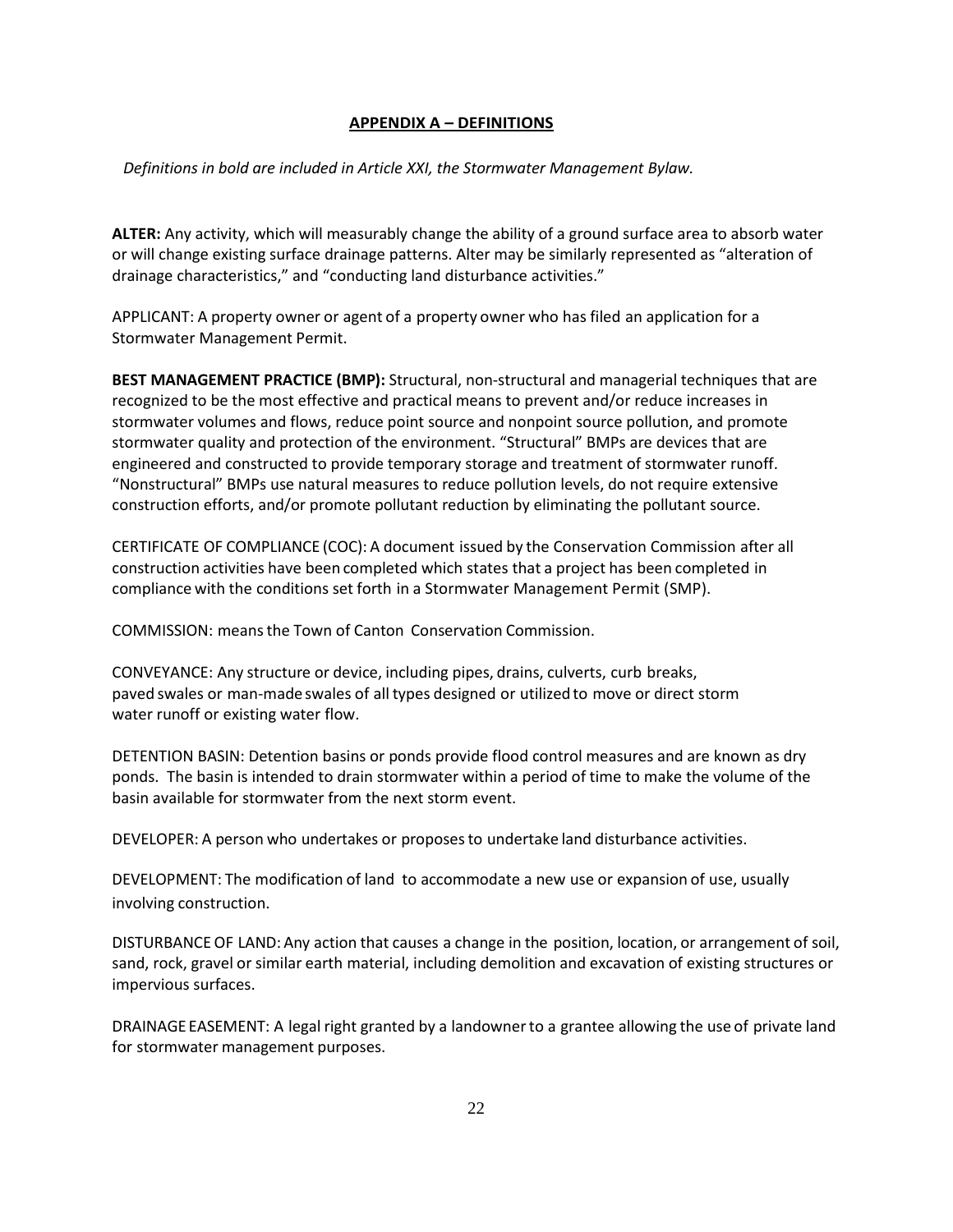EROSION CONTROL: The prevention or reduction of the movement of soil particles or rock fragments.

**EROSION AND SEDIMENT CONTROL PLAN:** A document containing narrative, drawings, and details developed by a qualified professional engineer (PE) or a Certified Professional in Erosion and Sediment Control (CPESC) which includes best management practices or equivalent measures designed to control surface runoff, erosion and sedimentation during pre-construction and construction related land disturbing activities in accordance with requirements of this bylaw.

FLOOD CONTROL: The prevention or reduction of flooding and flood damage.

FLOODING: A local and temporary inundation or a rise in the surface of a body of water, such that it covers land not usually under water.

GOOD HYDROLOGICAL CONDITION: Hydrologic condition indicates the effects of cover type and treatment on infiltration and runoff and is generally estimated from density of plant and residue cover on sample areas. Good hydrologic condition indicates that the soil usually has a low runoff potential for that specific hydrologic soil group, cover type and treatment. Some factors to consider in estimating the effect of cover on infiltration and runoff are: (a) canopy or density of lawns, crops, or other vegetative areas; (b) amount of year-round cover; (c) amount of grass or close-seeded legumes in rotations; (d) percent of residue cover; and (e) degree of surface roughness.

**GRADING:** Changing the level or shape of the ground surface.

GROUNDWATER:All water beneath any land surface including water in the soil and bedrock beneath water bodies.

**HOTSPOT:** Land uses or activities with higher potential pollutant loadings, such as auto salvage yards, auto fueling facilities, fleet storage yards, commercial parking lots with high intensity use, road salt storage areas, commercial nurseries and landscaping, outdoor storage and loading areas of hazardous substances, or marinas.

IMPERVIOUS SURFACE: Any material or structure on or above the ground that prevents water from infiltrating through the underlying soil. Impervious surface is defined to include, without limitation: paved parking lots, sidewalks, rooftops, driveways, patios, and paved, gravel and compacted dirt surfaced roads.

INFILTRATION: The act of conveying surface water into the ground to permit groundwater recharge and the reduction of stormwater runoff from a project site.

LAND-DISTURBING ACTIVITY (also referred to as LAND DISTURBANCE, DISTURBANCE OF LAND and LAND ALTERATION): Any activity that causes a change in the position or location of soil, sand, rock, gravel, or similar earth material; results in an increased amount of runoff or pollutants; measurably changes the ability of a ground surface to absorb waters, involves clearing (of soil, trees or vegetation) and grading, and/or results in an alteration of drainage characteristics.

**LOW IMPACT DESIGN** (formerly Better Site Design): Site design approaches and techniques that can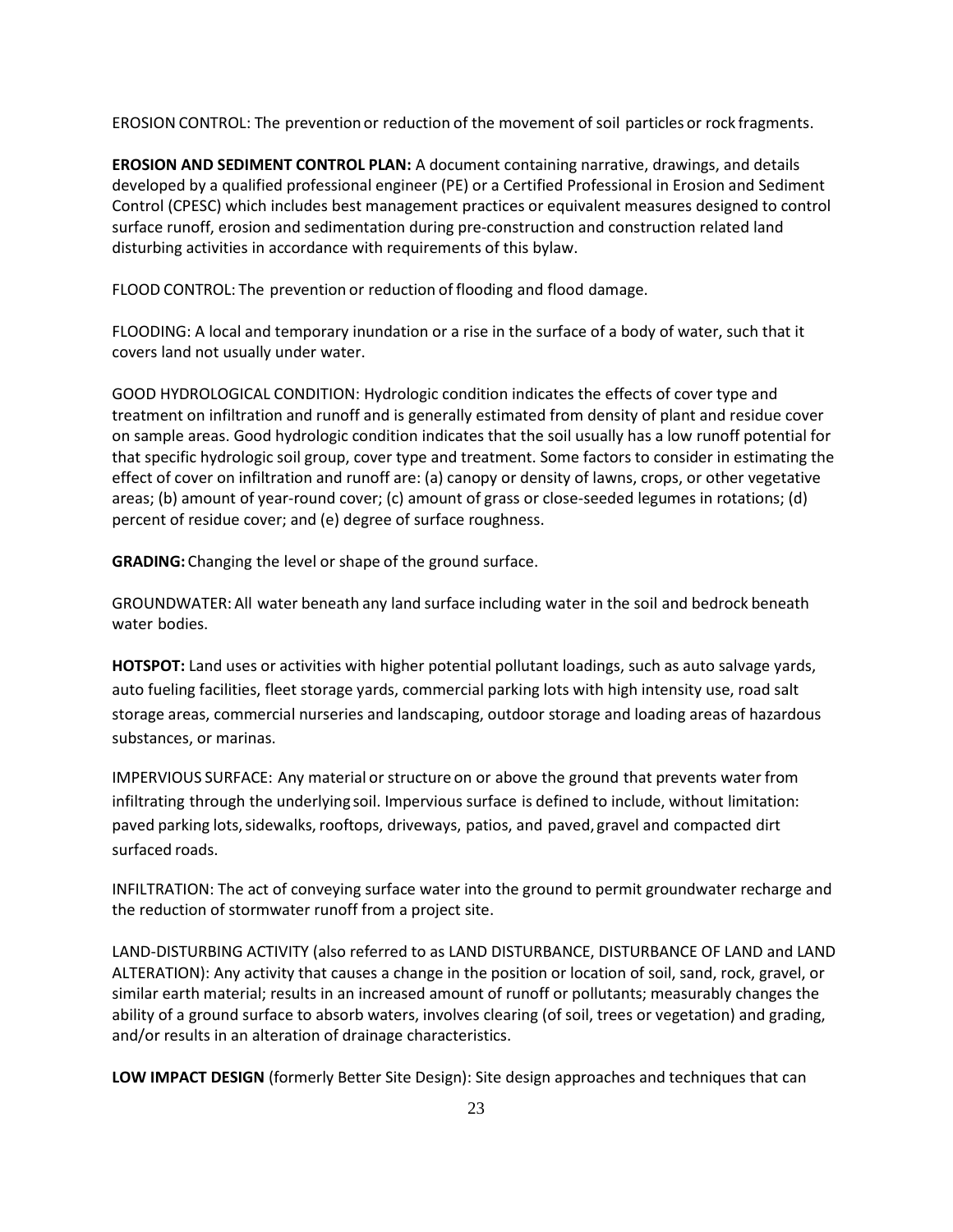reduce a site's impact on the watershed through the use of nonstructural stormwater management practices. Also known as environmentally sensitive design, low impact design includes conserving and protecting natural areas and greenspace, reducing impervious cover, and using natural features for stormwater management.

**MASSACHUSETTS STORMWATER MANAGEMENT POLICY:** The Policy issued by the Department of Environmental Protection, and as amended, that coordinates the requirements prescribed by state regulations promulgated under the authority of the Massachusetts Wetlands Protection Act G.L. c. 131 § 40 and Massachusetts Clean Waters Act G.L. c. 21, §. 23-56. The Policy addresses stormwater impacts through implementation of performance standards to reduce or prevent pollutants from reaching water bodies and control the quantity of runoff from a site.

MASSACHUSETTS STORMWATER MANAGEMENT STANDARDS: The Standards as further defined by the Massachusetts Stormwater Handbook, issued by the Department of Environmental Protection, and as amended, that coordinates the requirements prescribed by state regulations promulgated under the authority of the Massachusetts Wetland Protection Act (MGL c. 131 § 40) and Massachusetts Clean Waters Act, (MGL c. 21, § 23-56). The Policy addresses stormwater impacts through implementation of performance standards to reduce or prevent pollutants from reaching water bodies and to control the quantity of run-off from a site.

**MUNICIPAL SEPARATE STORM SEWER SYSTEM (MS4) or MUNICIPAL STORM DRAIN SYSTEM:** The system of conveyances designed or used for collecting or conveying stormwater, including any roadwith a drainage system, street, gutter, curb, inlet, pipedstorm drain, pumping facility, retention or detention basin, natural or man- made or altered drainage channel, reservoir, and other drainage structure that together comprise the storm drainage system owned or operated by the Town of Canton.

**NEW DEVELOPMENT:** Any construction or land disturbance of a parcel of land that is currently in a natural vegetated state and does not contain alteration by man-made activities.

**NONPOINT SOURCE POLLUTION:** Pollution from many diffuse sources caused by rainfall or snowmelt moving over and through the ground. As the runoff moves, it picks up and carries away natural and human-made pollutants, finally depositing them into water resource areas.

**NATIONAL POLLUTANT DISCHARGE ELIMINATION SYSTEM (NPDES) STORMWATER DISCHARGE PERMIT:** A permit issued by United States Environmental Protection Agency or jointly with the Commonwealth of Massachusetts that authorizes the discharge of pollutants to waters of the United States.

**OPERATION AND MAINTENANCE PLAN:**A plan that defines the functional, financial and organizational mechanismsforthe ongoing operation and maintenance of a stormwater management system to ensure that it continues to function as designed.

OWNER: A person with a legal or equitable interest in a property.

**PERSON:** Any individual, group of individuals, association, partnership, corporation, company, business organization, trust, estate, the Commonwealth or political subdivision thereof to the extent subject to Town Bylaws, administrative agency, public or quasi-public corporation or body, the Town of Canton and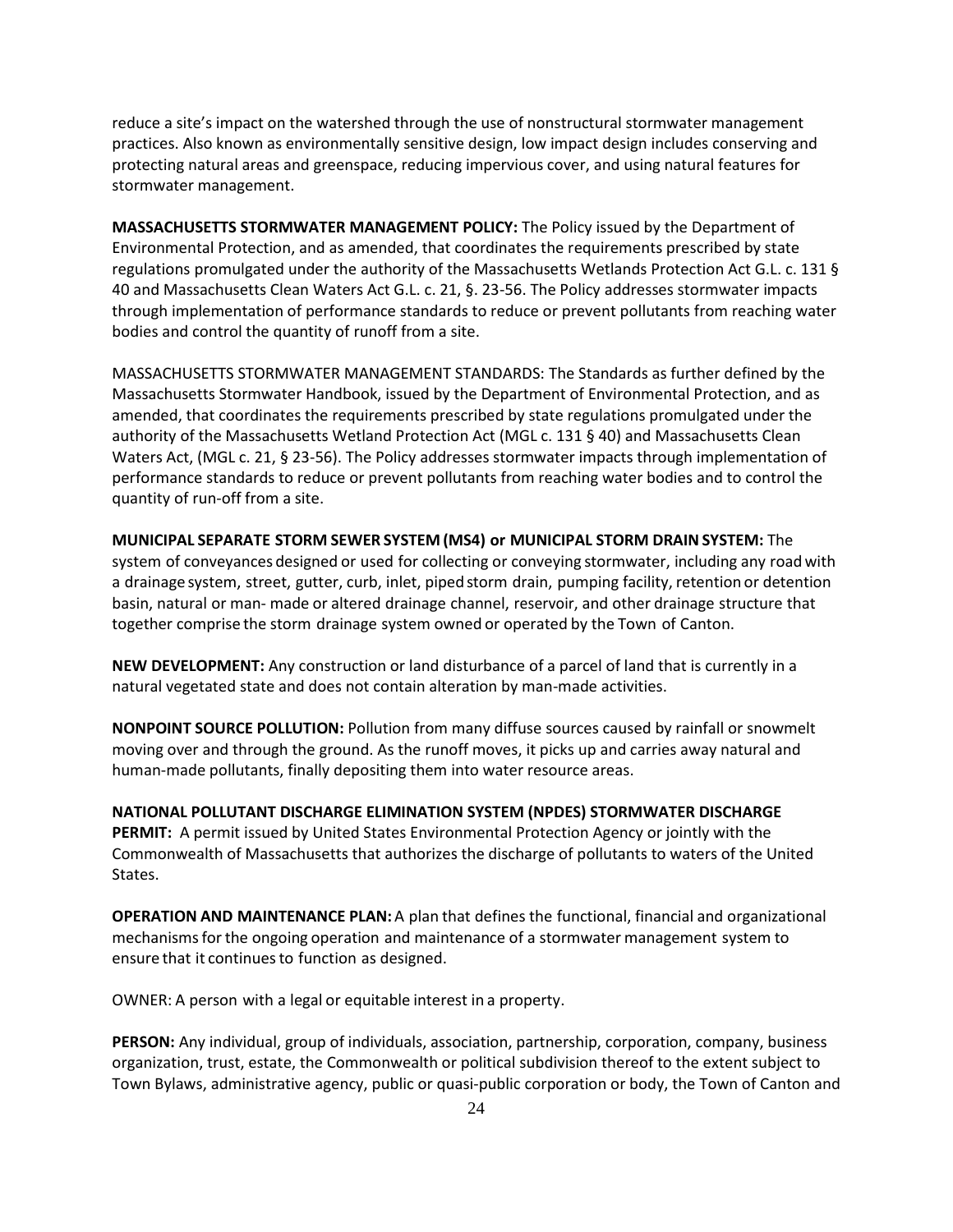any other legal entity, its legal representatives, agents, or assigns.

POINT SOURCE: Any discernible, confined, and discrete conveyance, including but not limited to, any pipe, ditch, channel, tunnel, conduit, well, discrete fissure, or container from which pollutants are or may be discharged.

**PRE-DEVELOPMENT:** The conditions that exist at the time that plans for the land development of a tract of land are submitted to the Canton Conservation Commission. Where phased development or plan approval occurs (preliminary grading, roads and utilities, etc.), the existing conditions at the time prior to the first plan submission shall establish pre-development conditions.

**POST-DEVELOPMENT:** The conditions that reasonably may be expected or anticipated to exist after completion of the land development activity on a specific site or tract of land. Post-development refers to the phase of a new development or redevelopment project after completion, and does not refer to the construction phase of a project.

**RECHARGE:** The process by which groundwater is replenished by precipitation through the percolation of runoff and surface into the soil.

**REDEVELOPMENT:** Development, rehabilitation, expansion, demolition, construction, land alteration, or phased projects that disturb the ground surface, including impervious surfaces, on previously developed sites. The creation of new areas of impervious surface or new areas of land disturbance on a site constitutes development, not redevelopment, even where such activities are part of a common plan which also involves redevelopment. Redevelopment includes maintenance and improvement of existing roadways including widening less than a single lane, adding shoulders, correcting substandard intersections, improving existing drainage systems and repaving; and remedial projects specifically designed to provide improved stormwater management such as projects to separate storm drains and sanitary sewers and stormwater retrofit projects.

RESOURCE AREA: Any area protected under including without limitation:the Massachusetts Wetlands Protection Act, as amended, or Town of Canton Wetlands Protection Bylaw (Art. XV).

RETENTION POND: Unlike dry detention basin, retention ponds hold a permanent pool of water and are referred to as "wet ponds". The bottom of the pond is excavated below the water table elevation to establish a permanent pool. In general, retention ponds take up a larger area than detention basins.

RUNOFF: Rainfall, snowmelt, or irrigation water flowing over the ground surface.

**SEDIMENT:** Mineral or organic soil material that is transported by wind or water, from its original to another location; the product of erosion processes. **SEDIMENTATION:** The process or act of deposition of sediment.

**SITE:** Any lot or parcel of land or area of property where land-disturbing activities are, were, or will be performed.

STOP WORK ORDER: An Enforcement Order issued, which requires that all construction activity on a site be stopped.